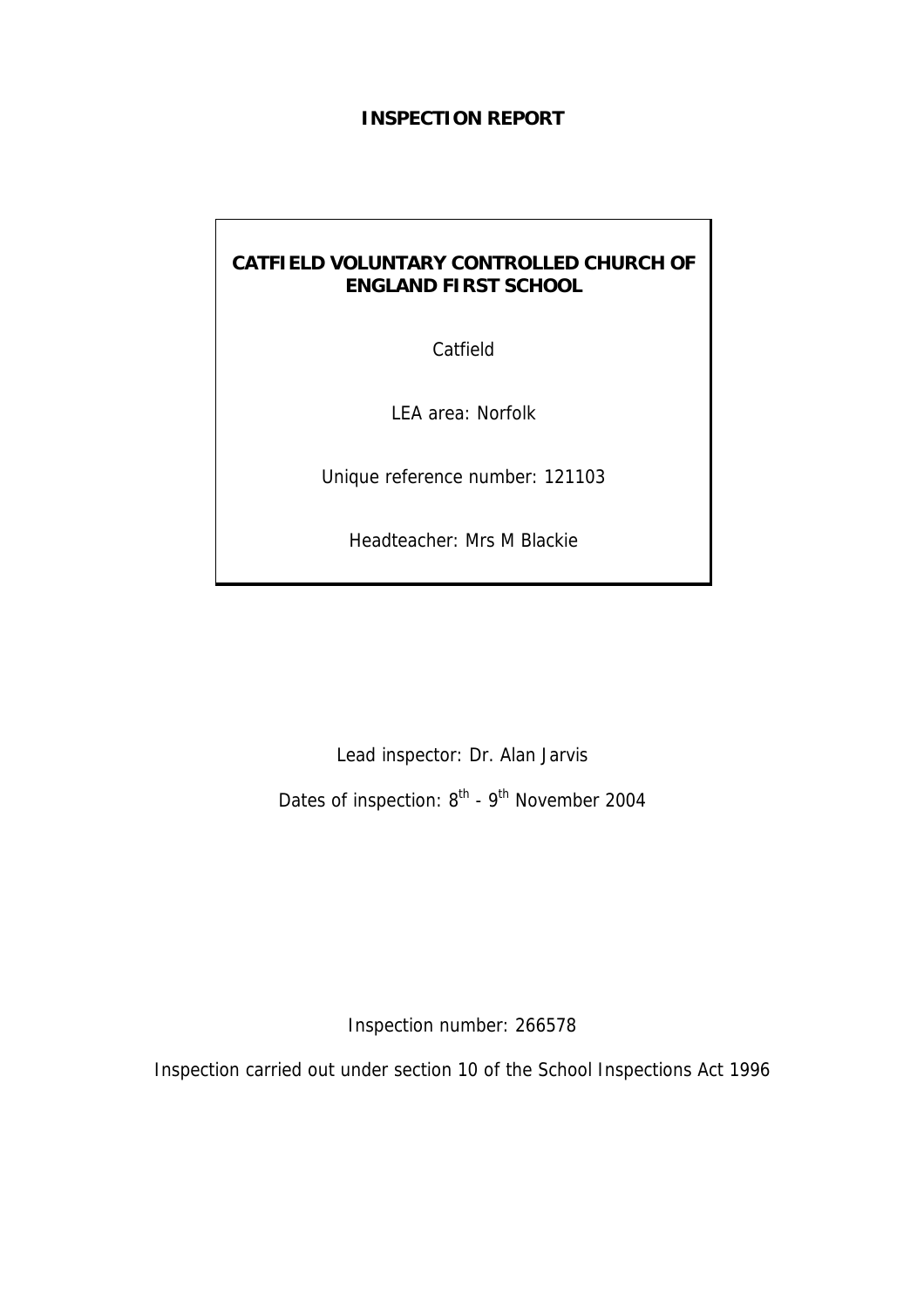### © Crown copyright 2005

This report may be reproduced in whole or in part for non-commercial educational purposes, provided that all extracts quoted are reproduced verbatim without adaptation and on condition that the source and date thereof are stated.

Further copies of this report are obtainable from the school. Under the School Inspections Act 1996, the school must provide a copy of this report and/or its summary free of charge to certain categories of people. A charge not exceeding the full cost of reproduction may be made for any other copies supplied.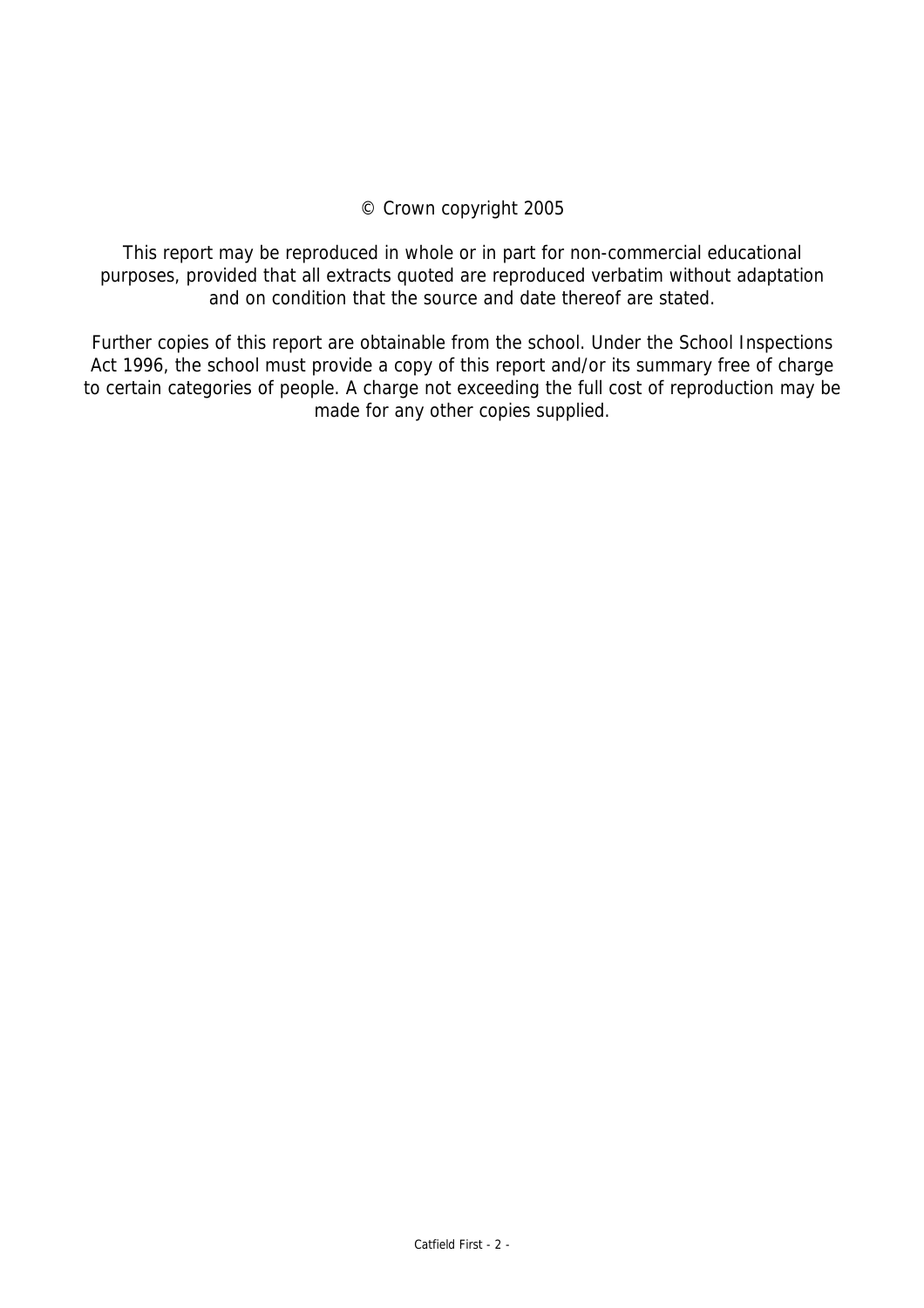## **INFORMATION ABOUT THE SCHOOL**

| Type of school:           | <b>First School</b>                      |  |  |
|---------------------------|------------------------------------------|--|--|
| School category:          | Voluntary controlled                     |  |  |
| Age range of pupils:      | $5 - 8$                                  |  |  |
| Gender of pupils:         | Mixed                                    |  |  |
| Number on roll;           | 33                                       |  |  |
| School address:           | School Lane<br>Catfield                  |  |  |
| Postcode:                 | <b>Great Yarmouth</b><br><b>NR29 5DA</b> |  |  |
| Telephone number:         | 01692 580568                             |  |  |
| Fax number:               | 01692 580568                             |  |  |
| e-mail                    | head@catfield.norfolk.sch.uk             |  |  |
| Appropriate authority:    | The Governing Body                       |  |  |
| Name of<br>governors:     | chair of Ms A Johnson                    |  |  |
| Οf<br>Date<br>inspection: | previous 1 <sup>st</sup> February 1999   |  |  |

## **CHARACTERISTICS OF THE SCHOOL**

The school serves the rural village of Catfield and the surrounding area. The headteacher has been in post for one year. Most pupils live near to the school. It is much smaller than most other primary schools. It has two mixed aged classes. Reception children and those in Year 1 are taught in one class; Year 2 and Year 3 pupils in another. There are fewer pupils than at the last inspection, reflecting the local birth rate. In a typical year fewer pupils than normal join or leave the school. Overall, the pupils' socio-economic backgrounds are broadly average but there is a little disadvantage. Although the number of parents claiming free school meals is average this has doubled in recent years. Almost all the pupils are from white British backgrounds. None speak English as an additional language. The standards of pupils when they start full time education vary considerably year by year. For those currently in the reception class standards were average. Pupils in Year 2 started with standards that were well below average and those in Year 3 were average on entry. Around one in four pupils has a special educational need, which is a little above average. This too varies year by year. Currently there are no such pupils in Year 3 but in Year 2 one half are on the register of special educational needs. Most have been identified as needing a little additional support in lessons but others receive more specific support for speech and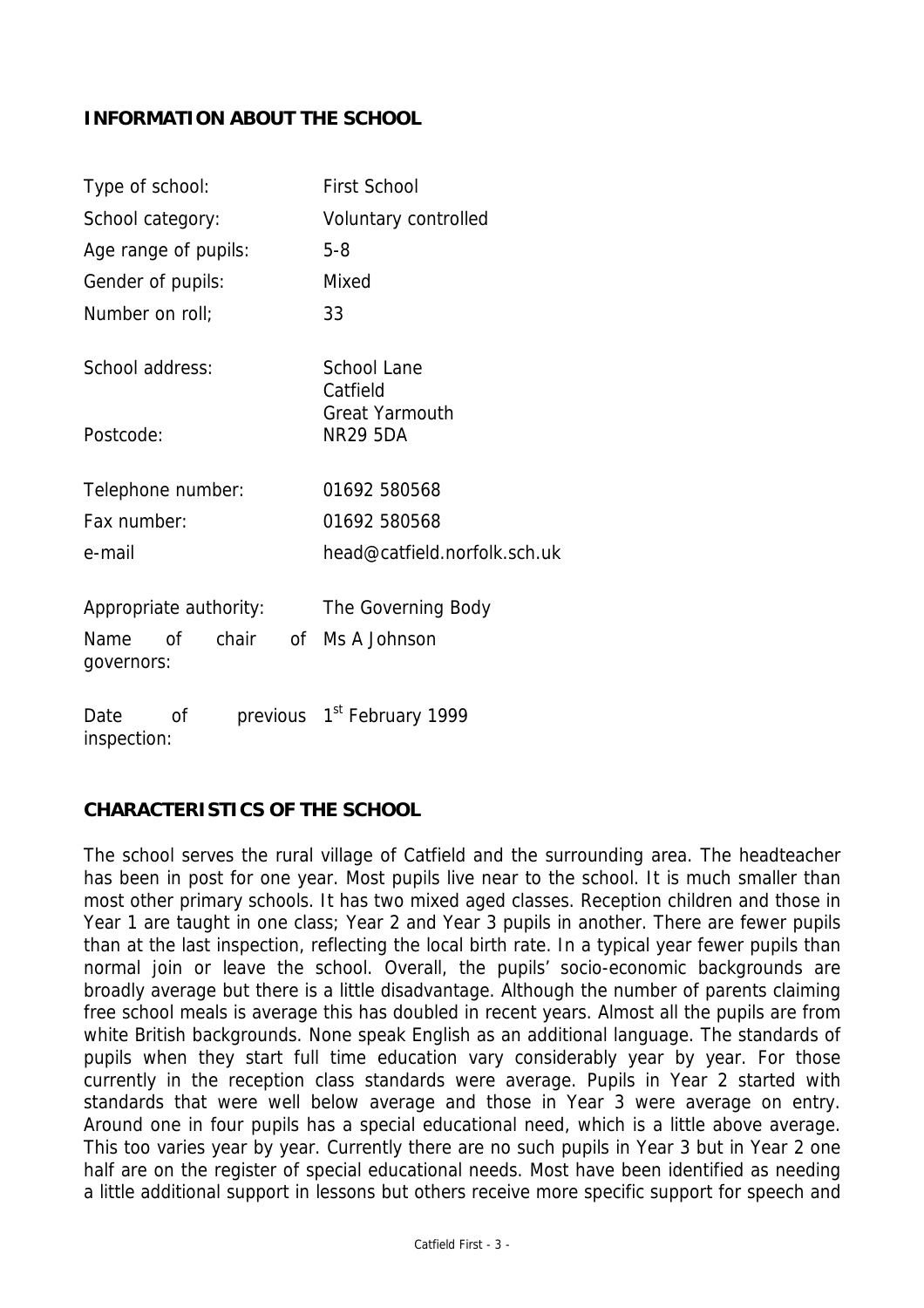communication or difficulties. One pupil has a statement of special educational needs. The school works closely with its local cluster of primary schools. It is closely affiliated to the church and has very strong links with the "Catfield Kittens" playgroup on the same site.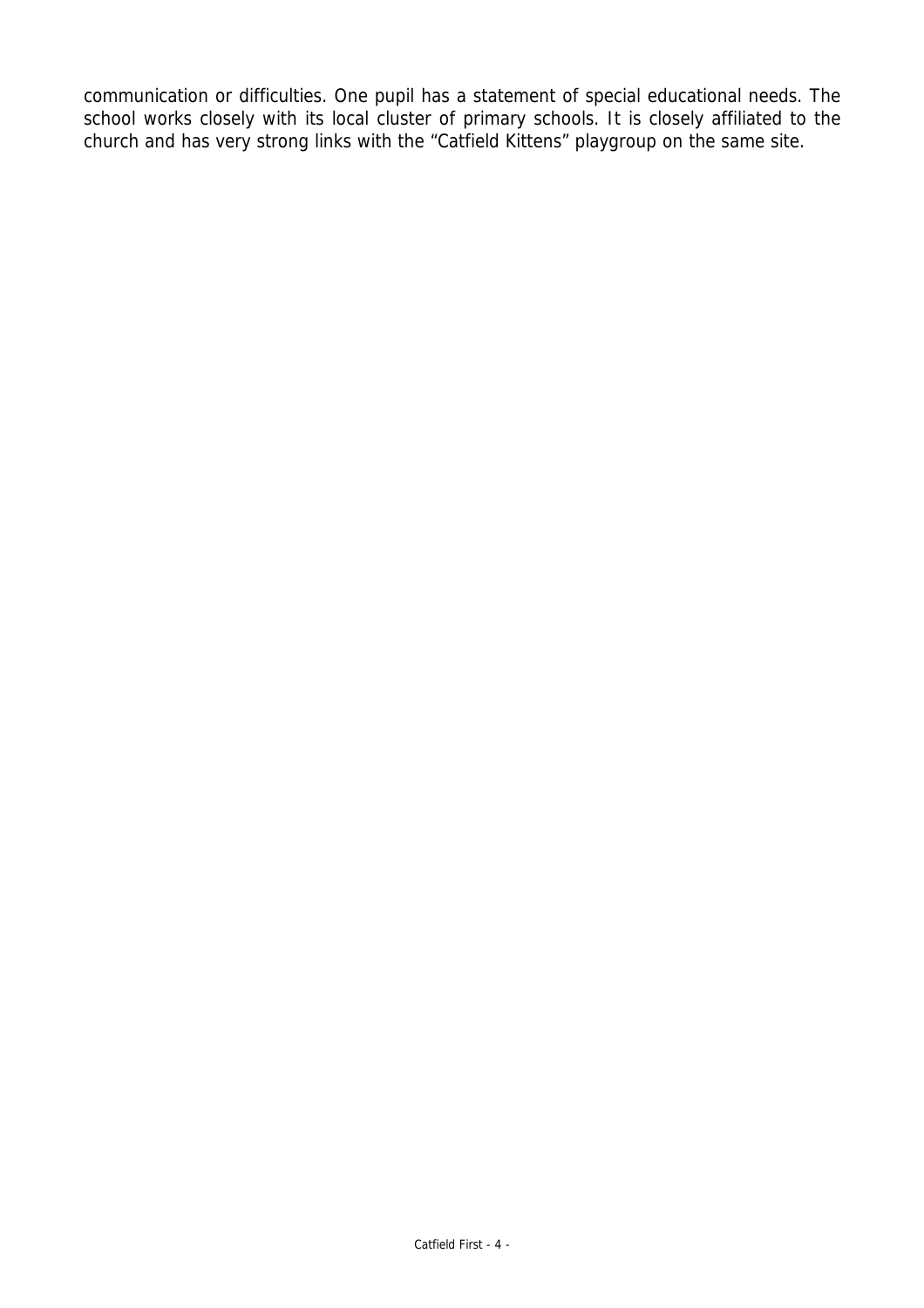# **INFORMATION ABOUT THE INSPECTION TEAM**

|      | Members of the inspection team |               | <b>Subject responsibilities</b>                   |
|------|--------------------------------|---------------|---------------------------------------------------|
| 2711 | Dr. Alan Jarvis                | Lead          | <b>Foundation Stage</b>                           |
|      |                                | inspector     | Science                                           |
|      |                                |               | Design and technology                             |
| 1311 | Dr. Barry Wood                 | Lay inspector |                                                   |
| 8316 | Jozefa O'Hare                  | Team          | English                                           |
|      |                                | inspector     | <b>Mathematics</b>                                |
|      |                                |               | Information and communication technology<br>(ICT) |
|      |                                |               | Religious education                               |
|      |                                |               | Art and design                                    |
|      |                                |               | Geography                                         |
|      |                                |               | History                                           |
|      |                                |               | Physical education                                |

The inspection contractor was:

Serco QAA Herringston Barn Herringston **Dorchester** Dorset DT2 9PU

Any concerns or complaints about the inspection or the report should be made initially to the contractor. The procedures are set out in the leaflet 'Complaining about Ofsted Inspections', which is available from Ofsted Publications Centre (telephone 07002 637833) or Ofsted's website (www.ofsted.gov.uk).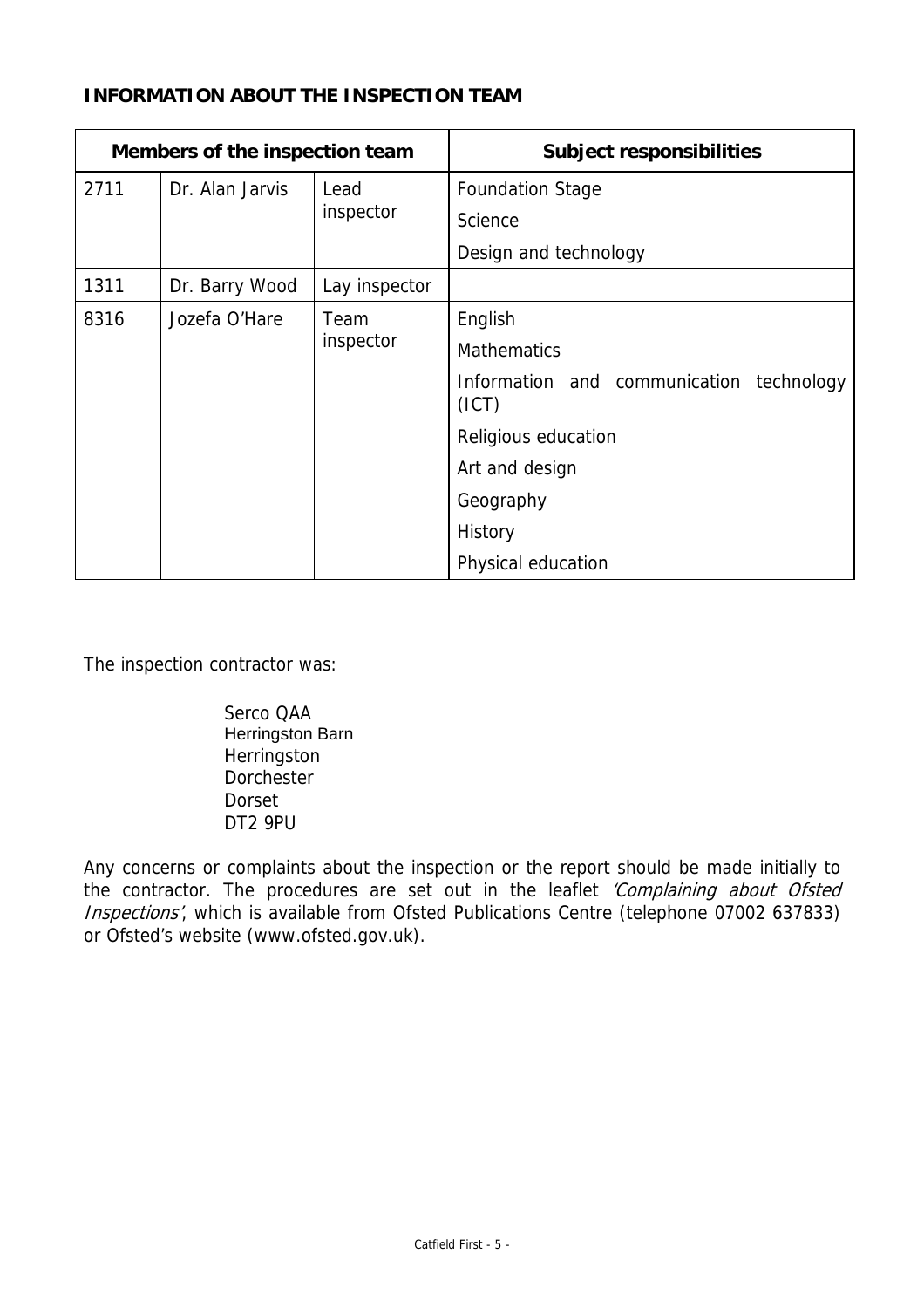# **REPORT CONTENTS**

|                                                                                                                                    | Page |    |
|------------------------------------------------------------------------------------------------------------------------------------|------|----|
| <b>PART A: SUMMARY OF THE REPORT</b>                                                                                               | 7    |    |
| <b>PART B: COMMENTARY ON THE MAIN INSPECTION FINDINGS</b>                                                                          |      |    |
| <b>STANDARDS ACHIEVED BY PUPILS</b>                                                                                                | 10   |    |
| Standards achieved in areas of learning and subjects                                                                               |      |    |
| Pupils' attitudes, values and other personal qualities                                                                             |      |    |
| <b>QUALITY OF EDUCATION PROVIDED BY THE SCHOOL</b>                                                                                 | 14   |    |
| Teaching and learning<br>The curriculum<br>Care, guidance and support<br>Partnership with parents, other schools and the community |      |    |
| <b>LEADERSHIP AND MANAGEMENT</b>                                                                                                   | 19   |    |
| <b>PART C: THE QUALITY OF EDUCATION IN AREAS OF LEARNING</b><br><b>AND SUBJECTS</b>                                                | 23   |    |
| AREAS OF LEARNING IN THE FOUNDATION STAGE                                                                                          |      |    |
| <b>SUBJECTS IN KEY STAGE 1 and 2</b>                                                                                               |      |    |
| <b>PART D: SUMMARY OF THE MAIN INSPECTION JUDGEMENTS</b>                                                                           |      | 36 |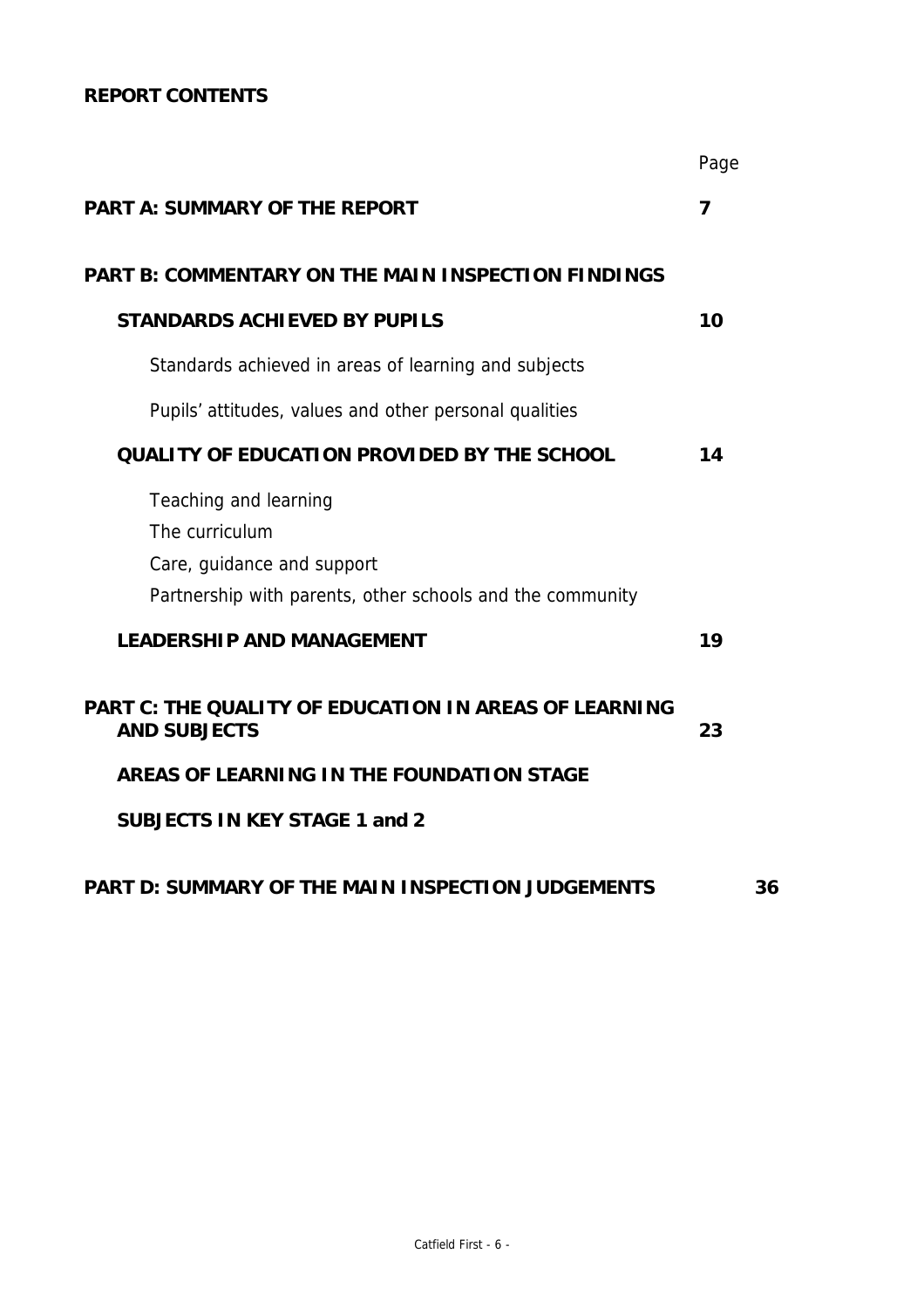### **PART A: SUMMARY OF THE REPORT**

#### **OVERALL EVALUATION**

**Catfield First is a satisfactory school** and provides sound value for money. It has been going through a difficult period as a result of staff illness and not having a headteacher for some time . Since the current headteacher took up post one year ago much of the decline has been rectified. Her good leadership and management have ensured that teaching, learning and the curriculum are now at least satisfactory in all years and they continue to improve. Pupils are eager to learn. The school has the confidence and backing of parents and is doing its utmost to fire on all cylinders again.

The school's main strengths and weaknesses are:

- The headteacher has a very clear vision for the school and is seeing this through.
- Very good relationships and very effective moral development ensure pupils mature well.
- Very good links with other schools contribute to the very effective enrichment of the curriculum.
- Pupils are cared for very well and play a vital role in developments.
- The accommodation is very poor and adversely affects pupils' achievement.
- Staff turnover and illness have limited improvements to the mixed reception and Year 1 class.

Staffing difficulties have resulted in improvement being below what would have been expected with stable staffing. The school is not as effective as it was. Achievement is satisfactory rather than good. Standards in Years 2 and 3 are line with those of each year group on entry. All key issues have been tackled very well. Care of pupils and the enrichment of the curriculum are better than they were. The headteacher and governors are working strenuously to tackle remaining shortcomings and ensure pupils again do well in every class.

### **STANDARDS ACHIEVED**

| Results in National Curriculum tests at the<br>end of Year 2, compared with: | all schools |      |      | Similar<br>schools |
|------------------------------------------------------------------------------|-------------|------|------|--------------------|
|                                                                              | 2002        | 2003 | 2004 | 2004               |
| Reading                                                                      | $A^*$       |      | С    |                    |
| Writing                                                                      | $A^*$       |      |      |                    |
| <b>Mathematics</b>                                                           | A*          |      | B    |                    |

Key:  $A$  - well above average;  $B$  – above average;  $C$  – average;  $D$  – below average;  $E$  – well below average Similar schools are those with similar percentages of pupils eligible for free school meals

The table shows that in 2002 a very able group of pupils achieved well and standards were in the top five per cent of schools. In 2003, pupils did not do as well as they should by reaching well below average standards from below average standard on entry. This year group felt the full effect of staff changes and illness. Standards picked up in 2004. The school's own tracking showed that this group of pupils achieved satisfactorily. The table shows that they did better than their peers in similar schools but some caution is needed here because of the small number of pupils involved.

**Achievement is satisfactory** overall. Pupils do as well as their peers in similar schools. Children in the reception class are achieving satisfactorily in most areas of learning; they are achieving well in their personal, social and emotional development. However, the very poor accommodation means that they do not do as well as they should in some areas of understanding of the world around them and their physical development, but their information and communication technology (ICT) skills are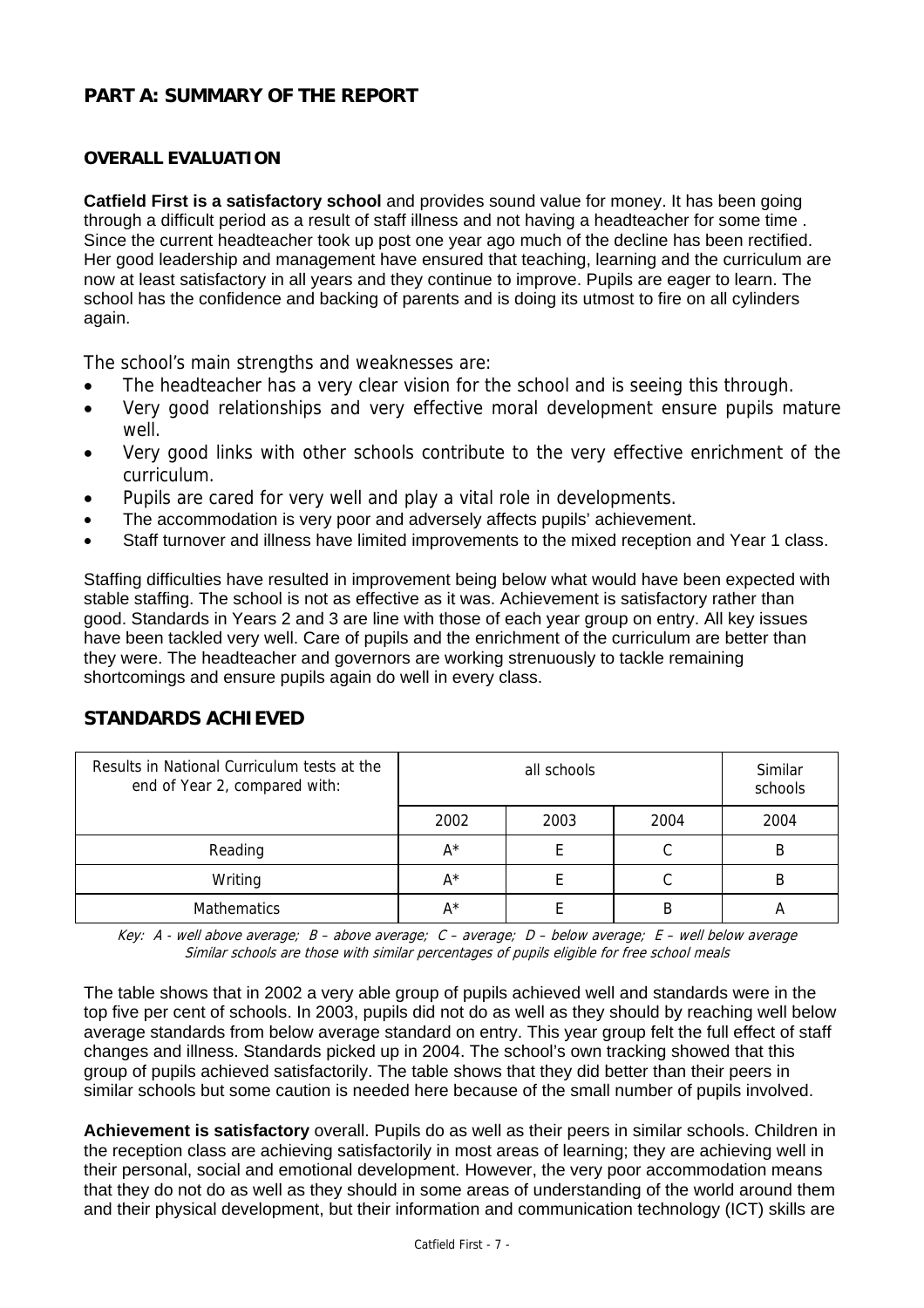good. Standards in Years 1 are above average. This group of generally more able pupils have achieved satisfactorily to date, despite staffing difficulties, because of the good steps taken to minimise disruption. The current Year 2 class has many pupils with a special educational need. Standards are well below average in reading, writing and mathematics. This represents satisfactory achievement in terms of their capabilities from a similar starting point on entry. Many of these pupils are now achieving better than they have been because the teaching is better in Year 2, as is the quality of extra support they receive in class and when withdrawn for one-to-one teaching. Standards in Year 3 remain average in reading and writing and above average in mathematics, as they were in the 2004 national tests. However, standards are steadily rising up these broad bands of attainment as pupils are now making good gains in their learning and achieving well.

**Pupils' personal qualities are good.** Their attitudes and behaviour are good overall but are very good by Year 3. Spiritual, moral and social development is good and moral development is very good. Attendance and punctuality are satisfactory but holidays taken in school time hinder the school's efforts to improve standards. There have been no exclusions for at least the past five years.

### **QUALITY OF EDUCATION**

**The school provides a satisfactory quality of education**. **Teaching is satisfactory overall**. During the inspection pupils had good teaching in the mixed reception and Year 1 class, which was taken by a supply teacher. However, teaching is more typically satisfactory in this class and good in the mixed Year 2 and 3 class. Teaching and learning are better for the older pupils because teaching is planned in more detail, particularly in English, mathematics and science. Pupils with special educational needs are well supported in their learning, especially the older pupils. Good assessment procedures are in place and older pupils in particular have a good awareness of how they can improve. Other key strengths which support achievement are the very good enrichment of the curriculum, small class sizes, very effective care, the high level of involvement of pupils in the school's development, and very strong links with other schools. In addition, the thriving links with the church and effective links with parents help support pupils' good personal development. The accommodation is very poor; this is planned to be rectified by the Norfolk Local Education Authority as the school changes to an all-age primary school within the next few years.

### **LEADERSHIP AND MANAGEMENT**

**Leadership and management are satisfactory overall**. The headteacher has worked strenuously to improve provision from a low level. Her good leadership and management have had a good impact on the provision for special educational needs, strengthening teaching, fostering an effective partnership with parents and ensuring the curriculum is enriched very well. She and other staff are working on improving the things that matter most and successfully minimising the impact of staff absence, which has impaired the pace of further developments and is preventing leadership and management from being better because one member of staff has a marked influence in a small school. Governance is satisfactory but improving. Governors are supportive in many ways but do not find out enough about what goes on at first hand to help inform their decisions. Best value principles underpin much of what goes on in the school. All statutory requirements are met. Governors are working sensitively to resolve outstanding difficulties as soon as is practicable.

## **PARENTS' AND PUPILS' VIEWS OF THE SCHOOL**

Parents are very satisfied with the school. A significant number of parents at the school gate were fulsome in their praise of the school and expressed the view that the school was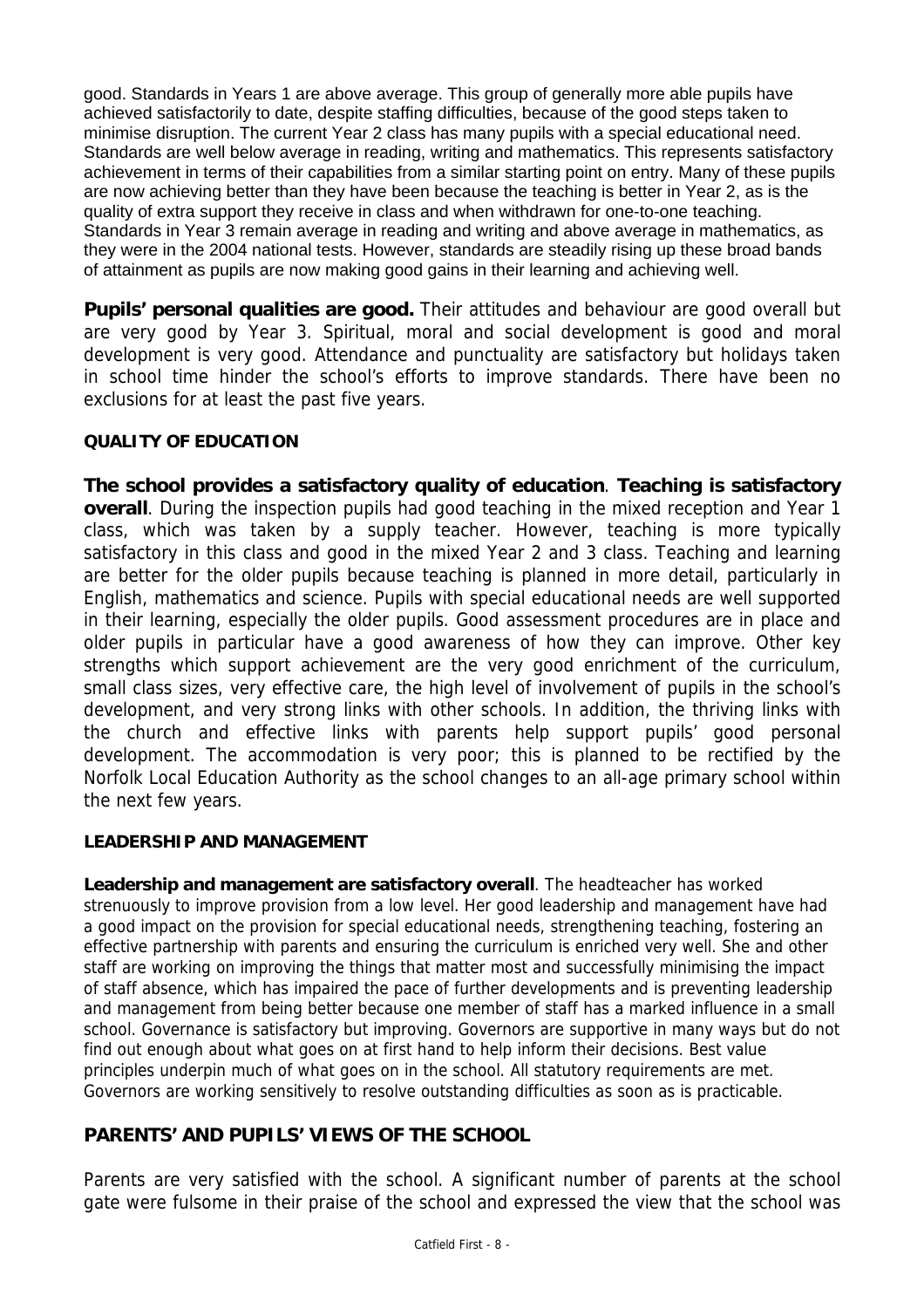"Brilliant!" or "There is a lovely atmosphere" and that their children are "Incredibly happy". Some would like more extra-curricular activities. The inspectors do not agree; they are already very good. Pupils talk positively about how their teachers support and encourage them and feel very involved in all the school offers.

## **IMPROVEMENTS NEEDED**

The most important things the school should do to improve are to:

- ensure the younger children receive stable and effective teaching;
- further strengthen the sound teaching and management in the Year 1 class, particularly in English, mathematics and science, and related areas in the reception class; and
- press for the very poor accommodation to be improved as soon as possible.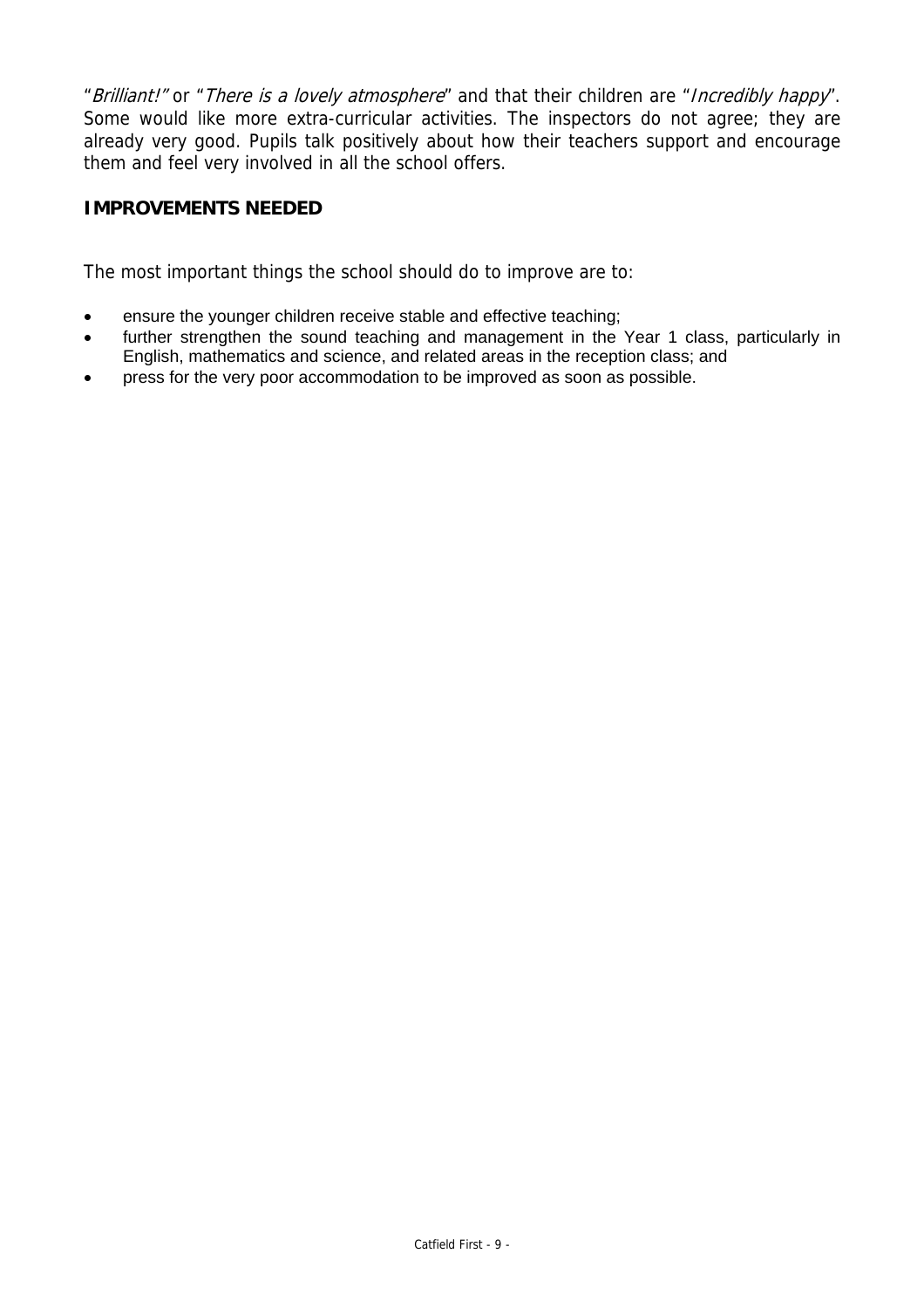### **PART B: COMMENTARY ON THE INSPECTION FINDINGS**

## **STANDARDS ACHIEVED BY PUPILS**

### **Standards achieved in areas of learning and subjects**

Achievement is a measure of how well pupils are doing, taking their progress and their capability into account.

Standards are average in reception and Year 3, above average in Year 1 and well below average in Year 2. Achievement for each year group is satisfactory overall from their different standards on entry.

### **Main strengths and weaknesses**

- Pupils in Years 2 and 3 are achieving well this term.
- Pupils with special educational needs achieve well, particularly in Years 2 and 3.
- Children in the reception class achieve well in their personal, social and emotional development, but not as well as they should in their investigation of the natural world and physical development.

#### **Commentary**

- 1. At the last inspection pupils in Year 2 started school with above average standards. They achieved well because of good teaching. Consequently, they reached well above average standards by Year 2. Between 2000 and 2003 the school went through a period of instability. However, during most of this period results held up well. Results in 2002, when the national tests were taken by a very able group of pupils, were in the top five per cent of schools. However, the results were not improving in line with the national trend. This reflected the lack of a permanent headteacher to guide the work of the school and ensure all was right.
- 2. The full impact of the instability was felt in the 2003. Standards fell dramatically. The national test results were well below average in reading, writing and mathematics compared with all schools. Whilst standards were below average for this group of pupils when they started school, this means that they did not do as well as they should. They underachieved. The reasons for this were a lack of firm leadership and management and the Year 2 pupils being taught by inexperienced supply teachers. Schemes of work and systems for tracking pupils' progress were also underdeveloped.

The table shown in this section gives average point scores for pupils. Each level in the national curriculum is given a number of points. Pupils are expected to move on one point every term. So, if a school's points are one point above the national, their pupils are, typically, a term ahead. Caution is required in looking at the results as the numbers in the school are small.

**Standards in national tests at the end of Year 2 – average point scores in 2004**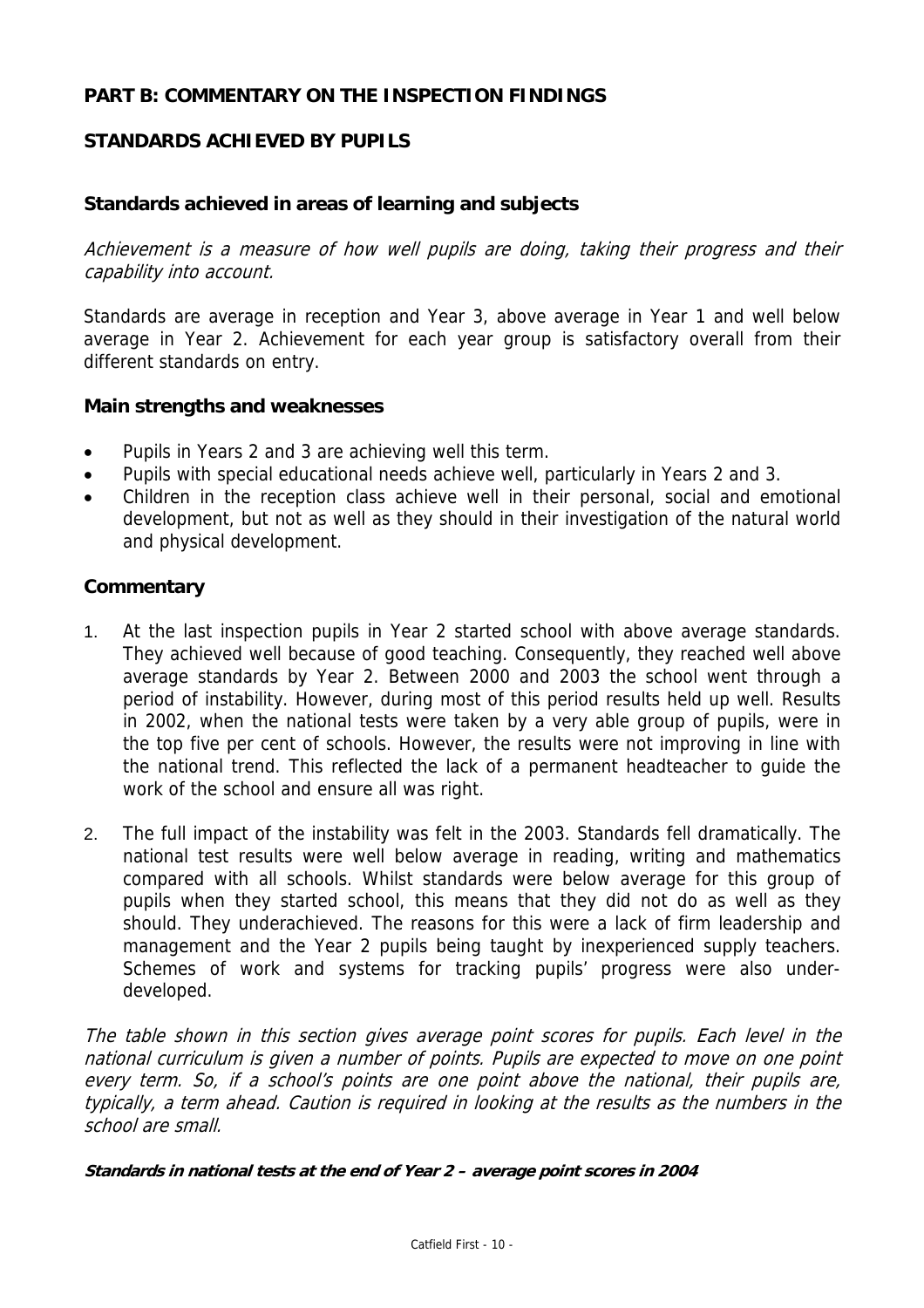| Standards in:      | School results | National results |
|--------------------|----------------|------------------|
| Reading            | 15.6 (14.2)    | 16.0(15.7)       |
| Writing            | 14.8(12.2)     | 14.8(14.4)       |
| <b>Mathematics</b> | 16.7(14.7)     | 16.4(16.3)       |

There were 13 pupils in the year group. Figures in brackets are for the previous year

- 3. Both standards and achievement were higher in 2004 than the previous year, but remained below those at the last inspection. No pupil underachieved. A major reason for this was that the class had permanent staff teaching them well in Year 2. This balanced out the impact of having several teachers whilst they were in Year 1 which slowed down their rate of learning. Standards were average in reading and writing and above average in mathematics; average overall. A good focus on writing ensured the majority of pupils reached the expected level for their age. This boosted the performance of the small number of lower attaining pupils, who generally achieved well. The higher attaining pupils generally achieved satisfactorily by reaching above levels expected for their age, although their achievement in writing was below that expected. Overall, the school's own data shows that this group of pupils achieved satisfactorily from their average standards on entry. The impact of the combined teaching in Years 1 and 2 was thus satisfactory.
- 4. Children in the reception class have come in with average standards. They are achieving well in their personal, social and emotional skills as a result of the good ethos, low numbers and promotion of strong Christian values. Although affected by the cramped accommodation, achievement is satisfactorily in communication, language and literacy and mathematical development. Teaching is satisfactory in these areas and standards are likely to be in line with the goals expected of children of this age by the start of Year 1. However, they are not achieving as well as they should in their knowledge and understanding of the world and their physical development because the outside area is under-developed. Their ICT skills are, however, good.
- 5. The current Year 2 class is smaller than normal. Just over half of the pupils are on the register of special educational needs. This means that overall they started with standards that were well below average. Standards seen remain well below average and so overall achievement is satisfactory; however, the pupils are making up some lost ground and have achieved well in the last half term. The good, focused support for their special educational needs is a key factor in their current, brisker progress and complements the consistently good teaching of this year group.
- 6. Standards in Year 3 are average in reading and writing and above average in mathematics, as they were in the 2004 national tests. This indicates satisfactory achievement since this group of pupils started school. However, standards are steadily rising up these broad bands of attainment as pupils are now making good gains in their learning and achieving well because of good teaching. Standards in science and ICT are average in Years 2 and 3. Achievement in both these subjects is satisfactory by Year 2 and good in Year 3.
- 7. The overall satisfactory achievement is helped by the small class sizes, the good ethos for learning, the very good care given to pupils and good teaching in Years 2 and 3. The very poor accommodation, continuing staff illness and the sound, but not fully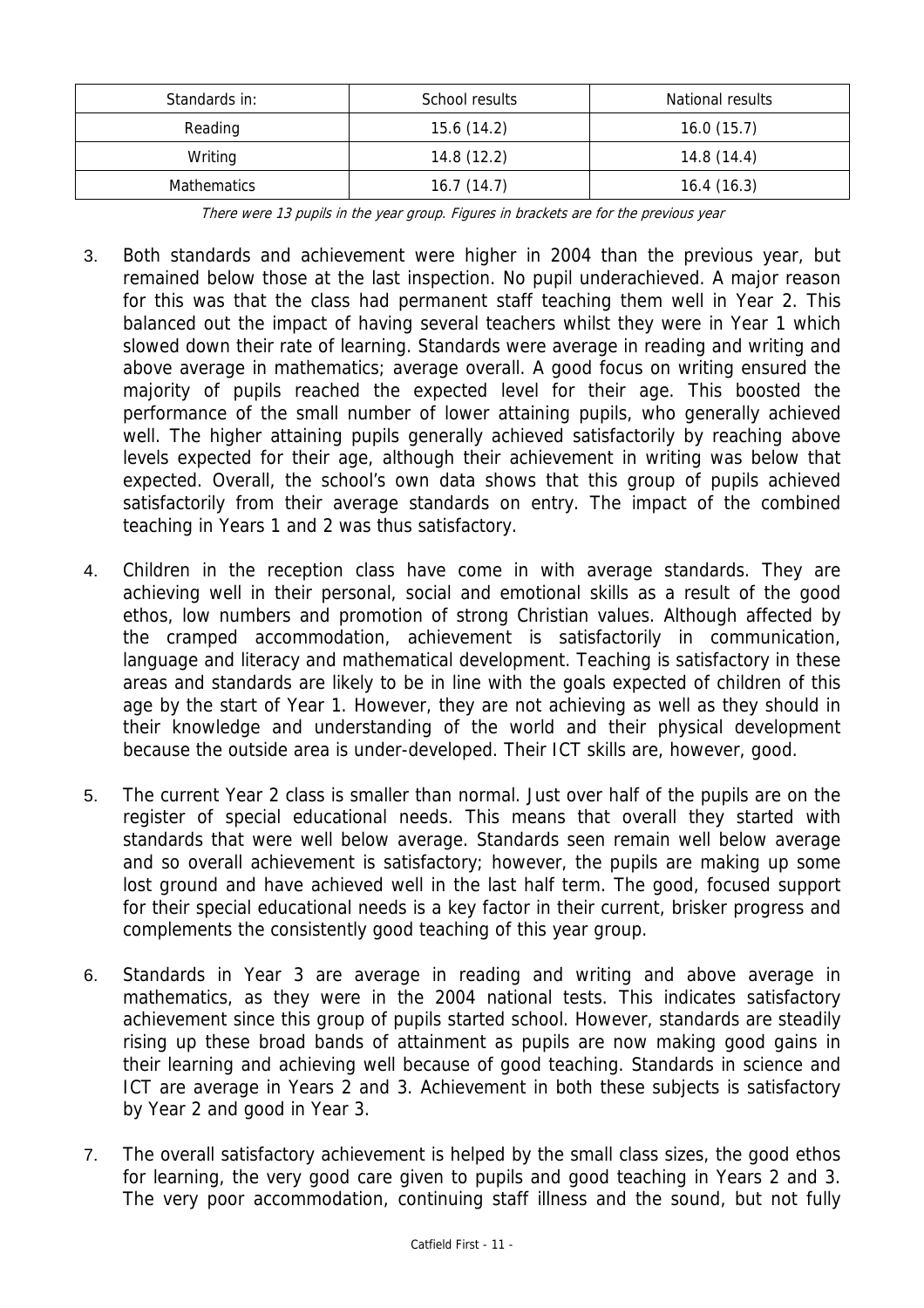effective, teaching in the Foundation Stage, English, mathematics and science remain barriers to higher achievement.

### **Pupils' attitudes, values and other personal qualities**

Pupils' attitudes and behaviour are good overall. Their personal development is good. This is supported well by the school's effective spiritual, social and cultural education and very effective moral education. Pupils' attendance and punctuality are satisfactory.

#### **Main strengths and weaknesses**

- The attitudes and behaviour of pupils improve as they progress through the school.
- Pupils build very good relationships with adults and each other.
- Pupils' mature personal development is positively shaped by their very good understanding of the difference between right and wrong.
- Pupils are very eager to accept responsibility and participate in the School Council.
- Holidays taken during the school terms hinder the school's efforts to improve standards.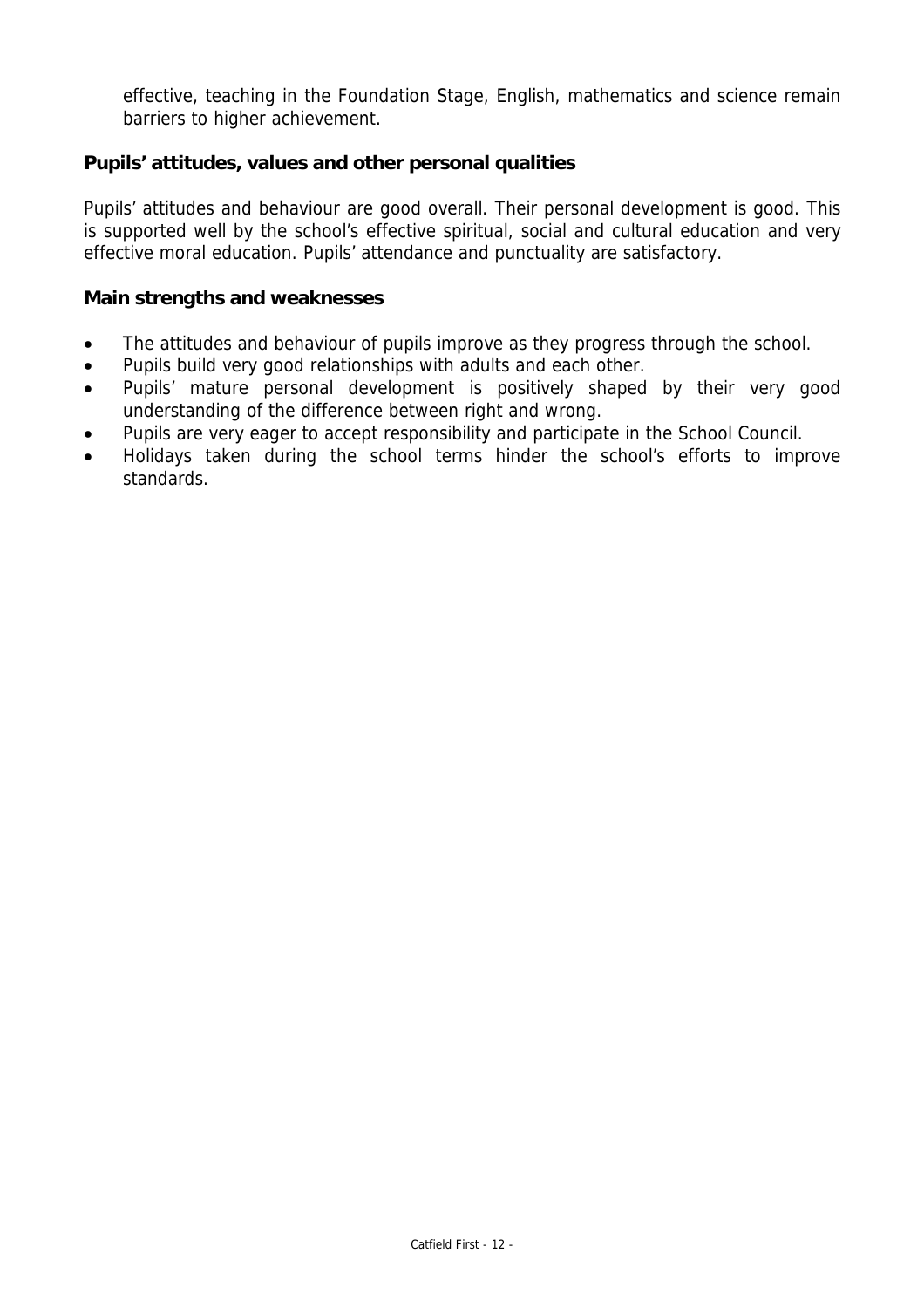- 8. Despite staffing instability, reception children in the mixed reception and Year 1 class make a sound start to their school lives. Initially, some show a reluctance to participate in their new surroundings, but they quickly respond and show enthusiasm and confidence in joining in lessons and activities. They are determined to try hard in all activities and want to please their teacher. Most understand classroom routines. There are very few incidents of immature behaviour, although shouting out the answers to the teacher's questions sometimes spoils the learning of other pupils. The daily involvement with the school family in a very small school is ensuring that the reception children are achieving well in their personal, social and emotional development. Year 1 pupils consistently demonstrated good attitudes and independence in their work.
- 9. Pupils in the mixed Year 2 and 3 class have at least good attitudes. Older pupils often show very good attitudes as they respond well to their involvement and being valued for their personal qualities. They were often seen correcting the behaviour of younger pupils and they understand that hard work will bring them success. Pupils with special educational needs are effectively included in all activities in the classroom and they work as well and enthusiastically as others.
- 10. In the school, pupils are calm, have good behaviour, and are very polite to adults. Pupils relax and play safely together without fear of bullying or harassment. They value each other's differences and contributions either in the classroom or in clubs and activities. Pupils' relationships with all staff are very strong as they bond together within the tight school family. Their close daily involvement ensures that mutual trust is at a very high level. A minority of boys have shown some immature behaviour during the last school year requiring adult involvement, but these incidents have sharply reduced in number during the present school year. No pupil has been excluded for at least the past five years.
- 11. Pupils show a maturity by Year 3, often exceeding their years. This is because the school prioritises the pupils' spiritual, moral, social and cultural development. Together these make a good contribution to their enjoyment of the school family and the quality of their education. Collective worship meets statutory requirements. Pupils learn about and have respect for the celebrations and beliefs of other faiths. Assembly themes challenge pupils to think about issues such as friendships and feelings. Pupils know the difference between right and wrong, which is strongly reinforced throughout the school day by staff and older pupils. All pupils are well involved in developing classroom codes of conduct. Pupils like each other and the staff, and they are taught to share and work together as well as learn about winning and losing in teams. Pupils willingly accept meaningful responsibilities to support adults, and older pupils are enthusiastic to help younger pupils or pupils new to the school through "Playground Pals''. The School Council brings all pupils together each week to discuss issues affecting the future of the school. The school enthusiastically welcomes people from the local community to teach pupils about their own cultural roots and traditions, and visits and tournaments give pupils an appreciation of history, art and sport. The school tries hard in combination with the local cluster of schools to give pupils effective practical experiences of the cultural diversity of modern Britain.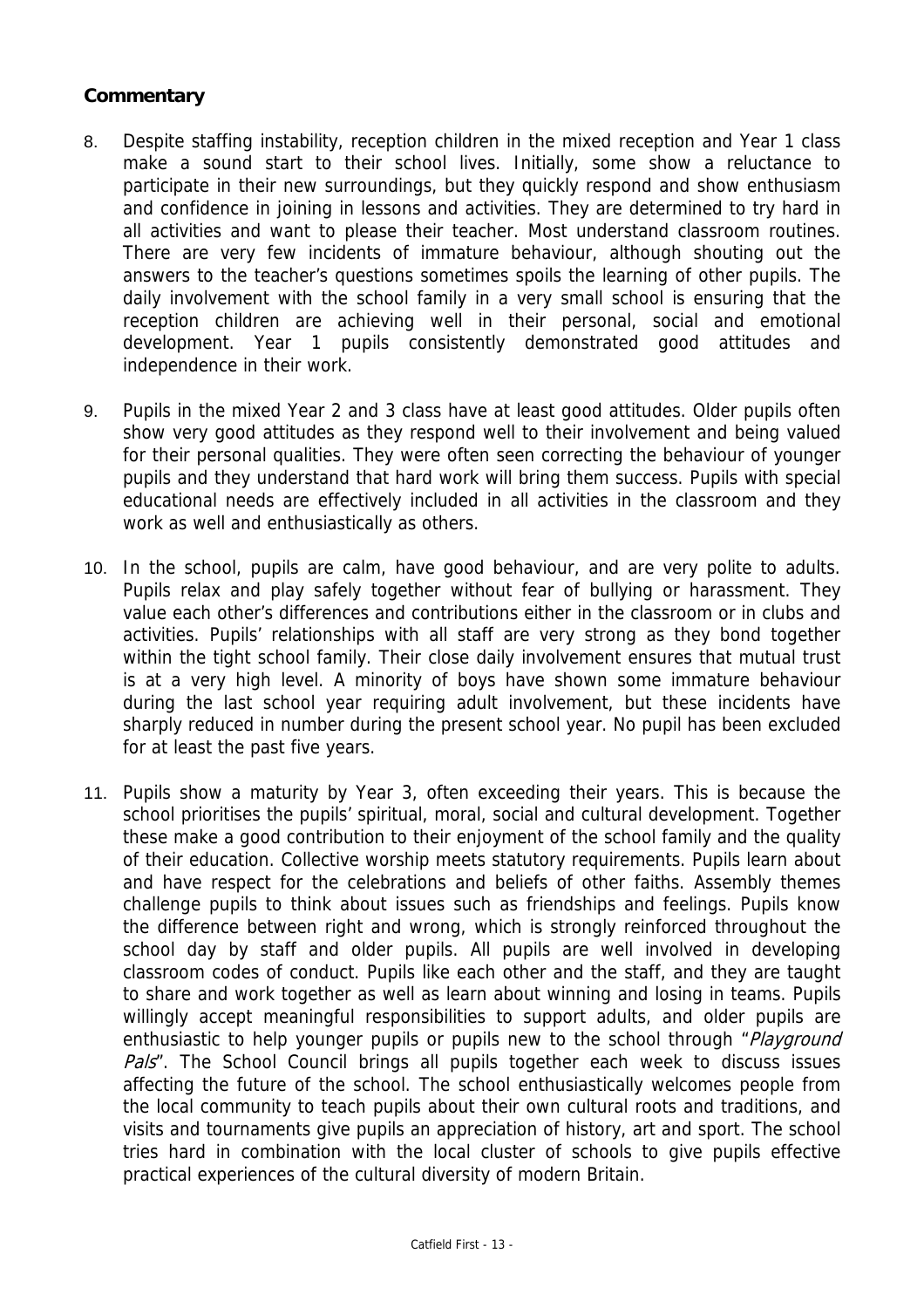#### **Attendance in the latest complete reporting year (%)**

| Authorised absence |  | Unauthorised absence |  |
|--------------------|--|----------------------|--|
| School data        |  | School data          |  |
| National data      |  | National data        |  |

The table gives the percentage of half days (sessions) missed through absence for the latest complete reporting year.

12. Attendance has been in marked decline. However, it is now improving, and is in line with the national average during the current year. The headteacher has successfully implemented several new strategies, including giving parents guidance on when to keep their children at home if they are ill. Unauthorised absence is very well controlled, but holidays taken during the school terms are high and interrupt the improvement of pupils' progress.

## **QUALITY OF EDUCATION PROVIDED BY THE SCHOOL**

The school provides a satisfactory quality of education. Very good enrichment of the curriculum, very effective care, high levels of involvement of pupils in its development and very effective links with other schools are key strengths. The very poor accommodation and continuing staff illness are major barriers to further improvement.

## **Teaching and learning**

Teaching and learning are satisfactory overall. Assessment is good.

### **Main strengths and weaknesses**

- Staff illness and changes in the mixed reception and Year 1 class continue to affect pupils' learning.
- Teaching and learning are consistently good in the mixed Year 2 and 3 class.
- Assessment is used well and older pupils in particular are clear as to how they can improve.
- Teaching in the mixed reception and Year 1 class, taken by a supply teacher, was good.
- Pupils with special educational needs are supported well in their learning.

### **Commentary**

#### **Summary of teaching observed during the inspection in 22 lessons**

| Excellent | Very good | Good           | Satisfactory | Unsatisfactory | Poor | Very Poor |
|-----------|-----------|----------------|--------------|----------------|------|-----------|
|           |           | ົາ<br><u>.</u> |              |                |      |           |

The table gives the number of lessons observed in each of the seven categories used to make judgements about lesson.

13. Consistently good teaching and learning were seen, as the table shows. However, around one half of the lessons observed were taken by a supply teacher who was covering for staff illness in the mixed reception and Year 1 class. Scrutiny of work shows that this does not reflect the recent pattern throughout the school. Teaching is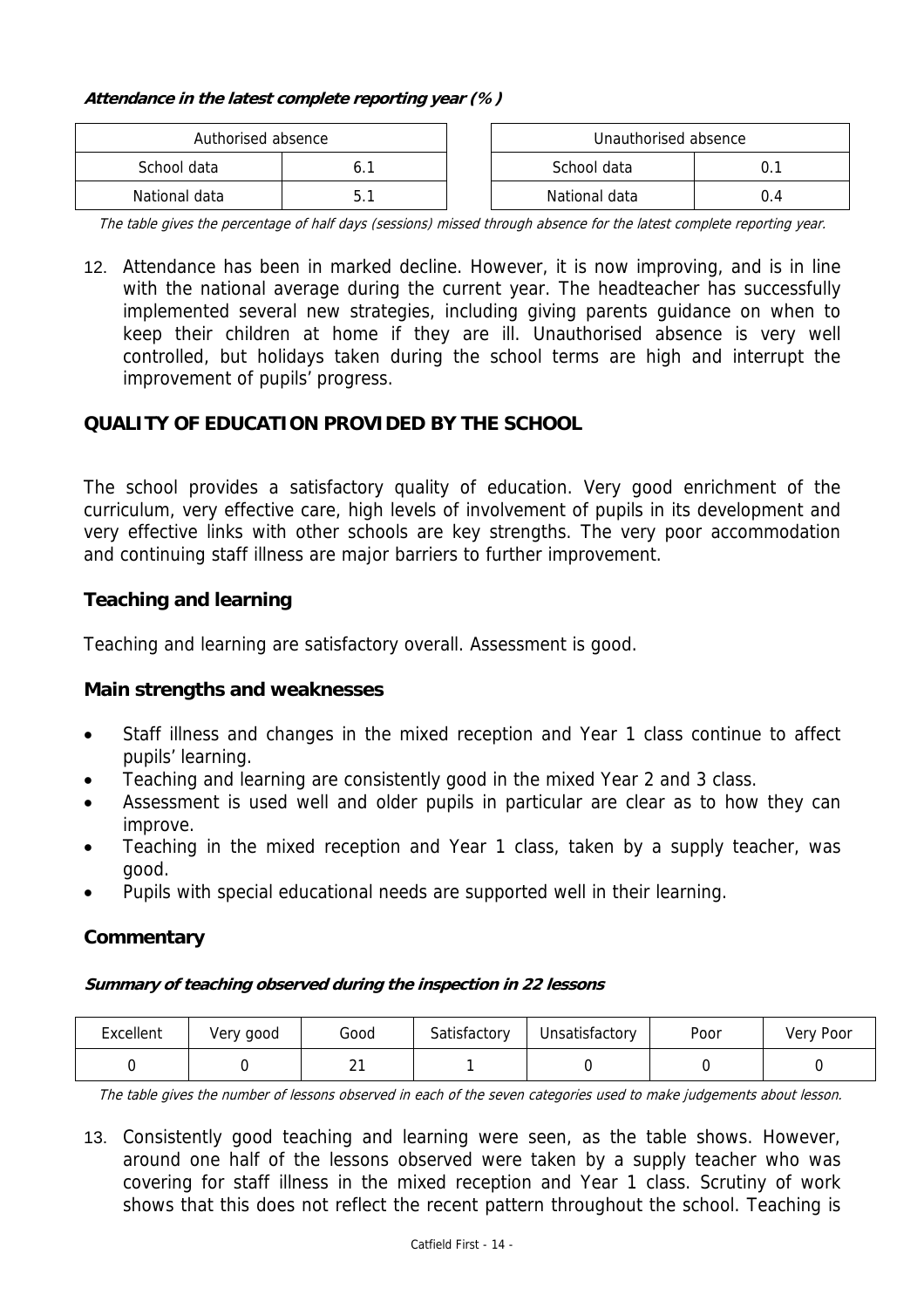more typically satisfactory in the mixed reception and Year 1 class and consistently good in the Year 2 and 3 class. This is because learning has been planned in more detail for the older pupils. The continuing staff illness and changes have an adverse impact on pupils' learning. Despite the headteacher's strenuous efforts to minimise the effect, this inevitably disrupts pupils' continuity of learning and consequent achievement. As a result, the combined teaching up to Year 2 has a sound impact on pupils' achievement.

- 14. During the inspection, the supply teacher in the reception and Year 1 class provided a variety of challenging tasks, which successfully motivated and engaged the pupils in their learning. Other key features seen were effective planning, good adherence to literacy and numeracy strategies and to Foundation Stage planning, with appropriate balance between directed and independent activities. The work was suitably differentiated to meet the varying needs of the pupils well. The teacher's skilful questions and responses to pupils' contributions resulted in pupils' good learning and achievement. Nevertheless, over time, these pupils' achievement remains satisfactory, because of the disruptions arising out of staff illness and changes.
- 15. Learning in the mixed Year 2 and 3 class is consistently good. The two teachers work well in tandem, ensuring that, through corporate planning, sharing of assessment information and close liaison, they accelerate learning. The tracking of pupils' progress is well established and information used to plan the next stage of pupils' learning. The teachers pay close attention to what has been covered well and where aspects of learning need to be revisited. These arrangements are now paying dividends and can be seen in the rate of learning for all pupils, including those with special educational needs. Pupils' enthusiasm characterises learning in this class.
- 16. The teachers in the mixed Year 2 and 3 class have very high expectations of their pupils and challenge them effectively. A particular strength is the way the teachers involve the pupils in their learning. This is achieved through carefully planned opportunities for pupils to self-assess their progress against set objectives. At the end of the lesson, pupils evaluate what they have learned. This strategy features strongly and enables the pupils to know how well they are doing and what they need to do next to improve. They set their own targets and, with teachers' help, evaluate whether these have been met. Teachers' meaningful marking is an additional factor in the pupils' understanding of how they can improve. In both classes, the teaching assistants make an effective contribution to pupils' learning but the support in Years 2 and 3 is more focused.

### **The curriculum**

The curriculum is satisfactory and is enriched very well by a wide range of extra-curricular activities. Resources are good, but the accommodation is very poor.

### **Main strengths and weaknesses**

- The curriculum and achievement are seriously affected by the very poor accommodation.
- Staff changes and illness have impacted adversely on curriculum development and learning.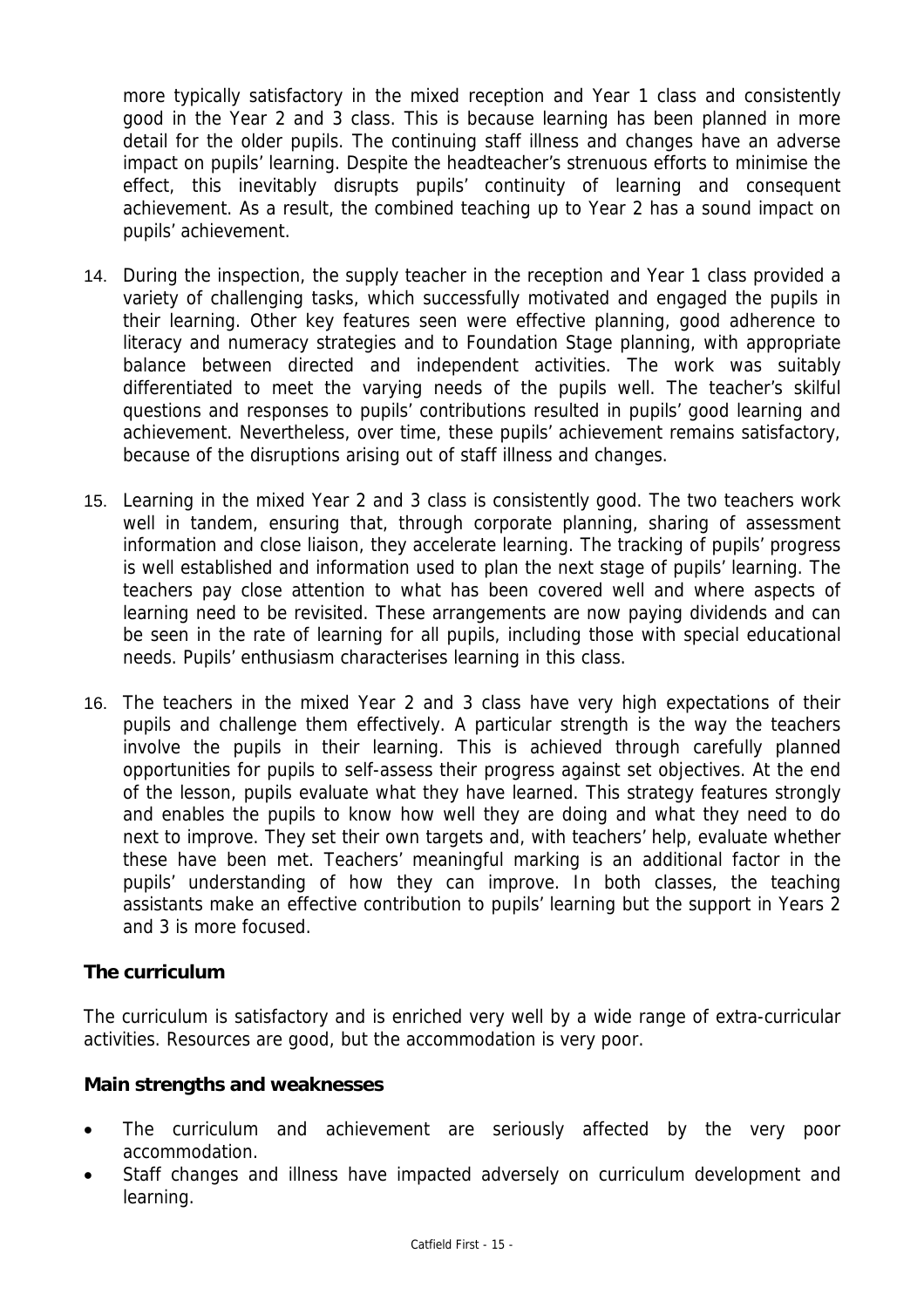- All elements of English have received a stronger focus which is starting to pay dividends.
- The curriculum is very well enriched by clubs, visits and visitors.
- Older pupils do more mathematical investigations and scientific enquiry than the younger ones.
- The national guidelines and the locally agreed syllabus have been linked well to ensure full coverage of the curriculum.

- 17. The curriculum is broad, well balanced and effectively resourced. All statutory requirements are met, without ignoring any subject of the curriculum. The national guidelines and the locally agreed syllabus for religious education have been linked well to ensure full coverage of the curriculum. Teachers use the national guidelines to aid planning. These have been adapted and customised to suit the needs of the pupils, without losing the rigour of the national curriculum requirements. This is particularly evident in Years 2 and 3 and can be seen in the faster rate of learning here.
- 18. The headteacher has reviewed the curriculum and put into place a range of strategies for improvement. The result of the stronger focus on all aspects of English can be seen in the rising standards in Year 3 in the subject. In mathematics and science enquiry-based learning is also paying dividends, but this is covered better in Years 2 and 3 than in Year 1, because of staff changes. Planning for pupils' personal, social and health education is very good.
- 19. The current headteacher's good leadership has resulted in a curriculum that is improving and socially inclusive. All pupils, including those with special educational needs, have full access to all aspects of the curriculum and school life. The curriculum is successfully supporting learning in other subjects. The careful links between all areas enable the pupils in Years 2 and 3, in particular, to learn well. Good examples of this were seen during the inspection, where the pupils effectively used ICT to support learning in religious education and the humanities.
- 20. The carefully planned visits and visitors help to enhance learning through first-hand experience and very effectively support learning outside the school day. A very wide range of extra-curricular clubs and tournaments provides further enrichment for the pupils. These include sporting activities, such as keep fit, hockey, mixed sports and football, as well as aesthetic ones such as art, gardening and cookery. These clubs are very well attended by the pupils and enable them to take up an interest and to mix socially with others.
- 21. The school has found it difficult to recruit suitably qualified and experienced staff, because it is situated in a sparsely populated area of the county. The headteacher and the governors are working closely with Norfolk Local Education Authority in order to find more suitable staff should the need arise. Staff illness has also resulted in turbulence and disruption of education for the younger classes. Despite best efforts being made this has inevitably affected pupils' learning and the pace of curriculum development and continues to be a key barrier to improvement.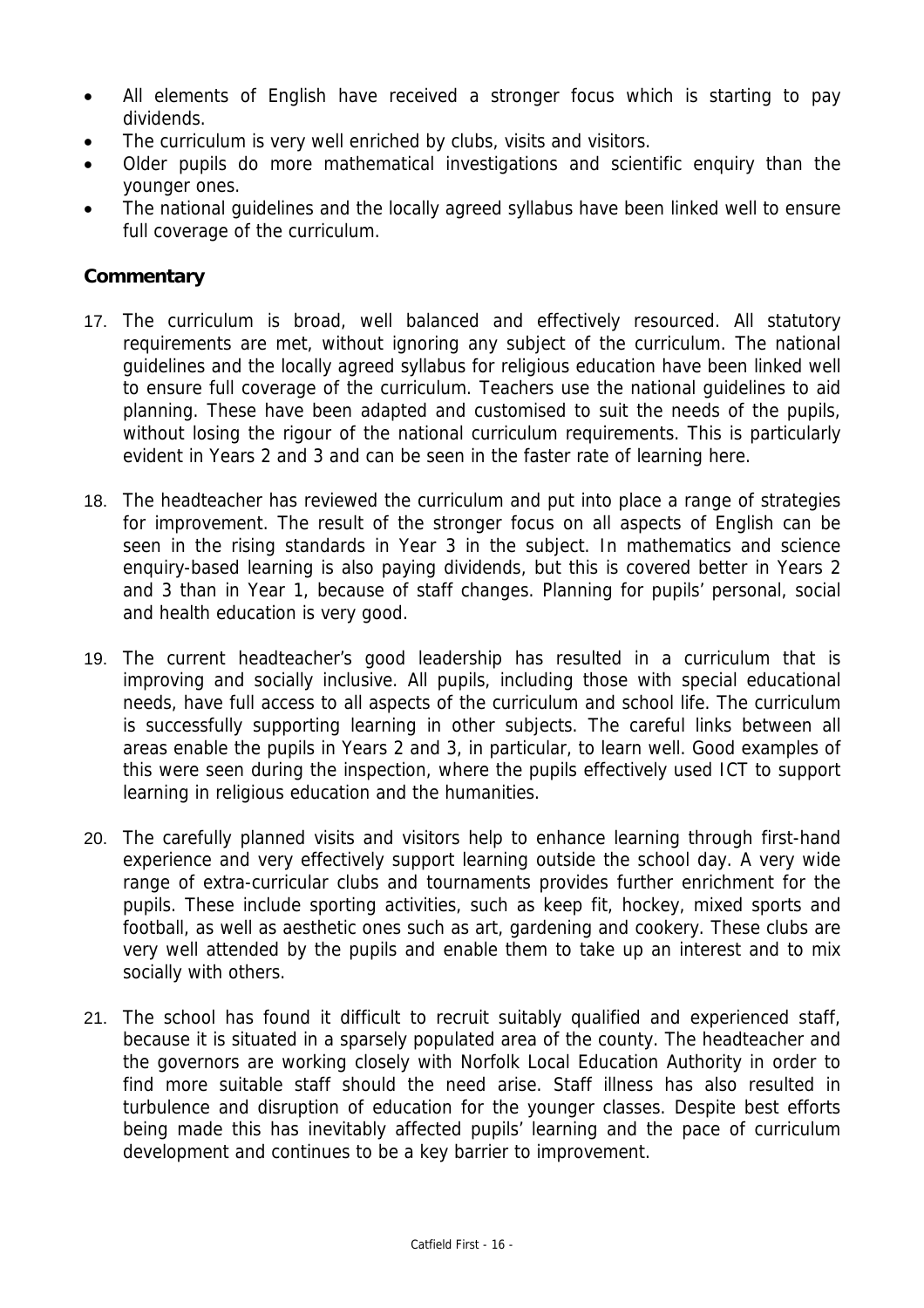22. The Foundation Stage children have limited space, because they share it with Year 1. The cramped conditions in this class limit the range of activities, such as exploration, play and investigations, inside and outside the classroom. For older pupils, similar limitations exist. Time is inevitably lost in moving furniture and equipment or setting up ICT resources. Physical education does take place outdoors, but it is entirely dependent upon fine weather. In addition, the accommodation offers no privacy for the staff where they can have a break, meet in confidence with parents or discuss sensitive issues. Withdrawal teaching of pupils with special educational needs has to take place in a draughty, small entrance foyer, which is not conducive to learning, especially in the winter. There is no space for a library although a good range of books are kept in the corridor. There is no assembly hall, which seriously curtails wholeschool activities.

### **Care, guidance and support**

Very good steps are taken to support the care, welfare and health and safety of all pupils. Pupils have good support and advice. Pupils are involved very well in the school's work and development.

### **Main strengths and weaknesses**

- Pupils are protected very well both inside and outside school.
- All pupils trust an adult they can go to if they need support.
- Induction is very good and so pupils settle in quickly and feel part of the school family.
- Pupils play a vital role in the development of the school.
- Outside professional agencies provide good support to specific pupils.

- 23. The headteacher has systematically improved many aspects of support, guidance and welfare during the last year. Provision is much stronger than it was. Policies and procedures are well defined and thoroughly implemented. She has ensured all pupils are included well into the life of the school, irrespective of their backgrounds or needs.
- 24. Child protection procedures conform very well to Norfolk statutory guidelines. The school is very vigilant to of risks to children, and staff refresher training is up to date. The school has very good relationships with the education welfare officer and the school nurse so that there are full reviews of pupils causing concern. The school undertakes regular audits of the school premises and risk assessments are fully in place. Despite a high minor accident rate due to the limitations of the small building, the school is a safe place and minor accidents are well recorded. Accident and medication procedures are well established.
- 25. A tightly bonded family atmosphere is promoted. Staff have a thorough knowledge of all pupils through living together in a small school village school. They understand pupils' needs when they have problems, and pupils feel totally secure that they can trust the headteacher and staff to listen with a sympathetic ear to their problems and anxieties. Older pupils mirror the roles of the staff in pastoral care and help to settle and correct the behaviour of younger pupils. The arrangements for assessing pupils' attainment and progress in academic subjects are well developed. The tracking of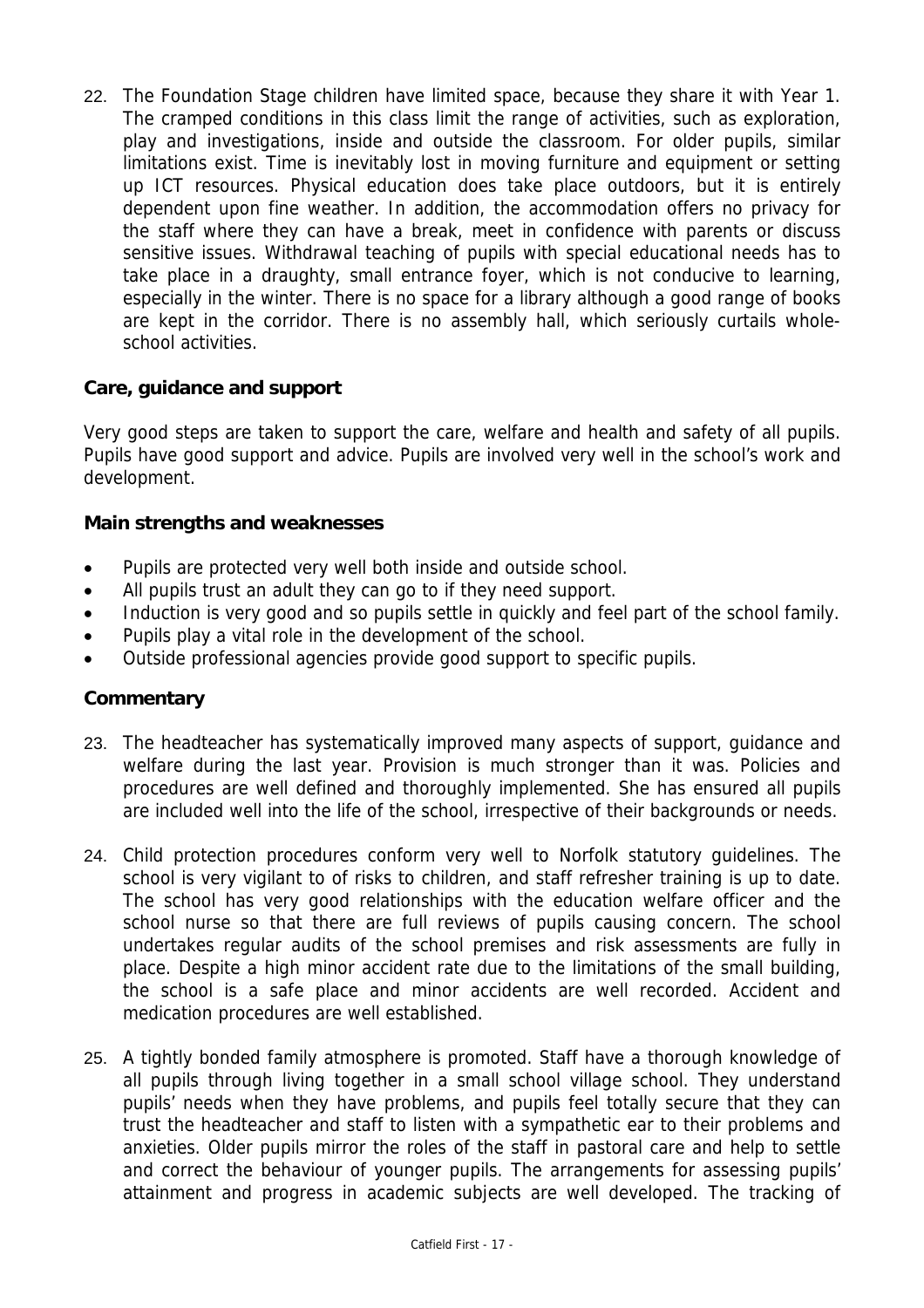pupils' personal development is good and is supported by well kept centralised records. Teachers identify pupils with special educational needs at an early stage and develop good individual educational plans in consultation with pupils and parents. There is good feedback and discussion of issues between the staff and headteacher to structure strategies to the individual pupil, including effective support from outside agencies.

- 26. Most of the reception class attend the adjacent "Catfield Kittens" pre-school. Preschool children are used to playing together with the pupils from the school each Friday, but they are also introduced into the school over three taster sessions in the term prior to starting the school. Although some show initial reluctance, their introduction to the school is smooth and calm.
- 27. A weekly School Council is an essential feature of school life for all pupils. Pupils debate problems and the future of the school with enthusiasm. In the last year, they have changed the colour of their uniform, developed school rules and rules for the playground, and voted that the school should pursue awards such as a Healthy Norfolk School and an Eco-school. Parents can view the notes of the School Council meetings on the school notice board, so that they can see the culture change that is taking place with their children. Older pupils are involved in setting targets, which have credibility by being part of the pupils' record folders. Targets are challenging, positively influence performance, and give pupils a real understanding of how to improve.

### **Partnership with parents, other schools and the community**

Links between the school and parents are good. The school's links with the community are good. Links with other schools are very good.

### **Main strengths and weaknesses**

- An improved and effective partnership has been forged with parents.
- Good communications and information assist parents to help with their children's learning.
- Thriving links with the parish church are central to the work of the school.
- Highly developed links with other schools enhance the curriculum and transfer at the end of Year 3.

- 28. Parents are very satisfied with the school and the education it provides. Parents recognise that the headteacher, during her year in post, is improving the culture of the school in all areas and giving their children greater independence and maturity. A significant number of parents at the school gate were fulsome in their praise of the school. They expressed the view that the school was "Brilliant!" or "Had a lovely atmosphere" and that their children are "Incredibly happy".
- 29. A small minority of parents show some dissatisfaction with the provision of enrichment activities and the accommodation. The inspection team do not agree with them about enrichment as it is very good. However, there has been a recent improvement from a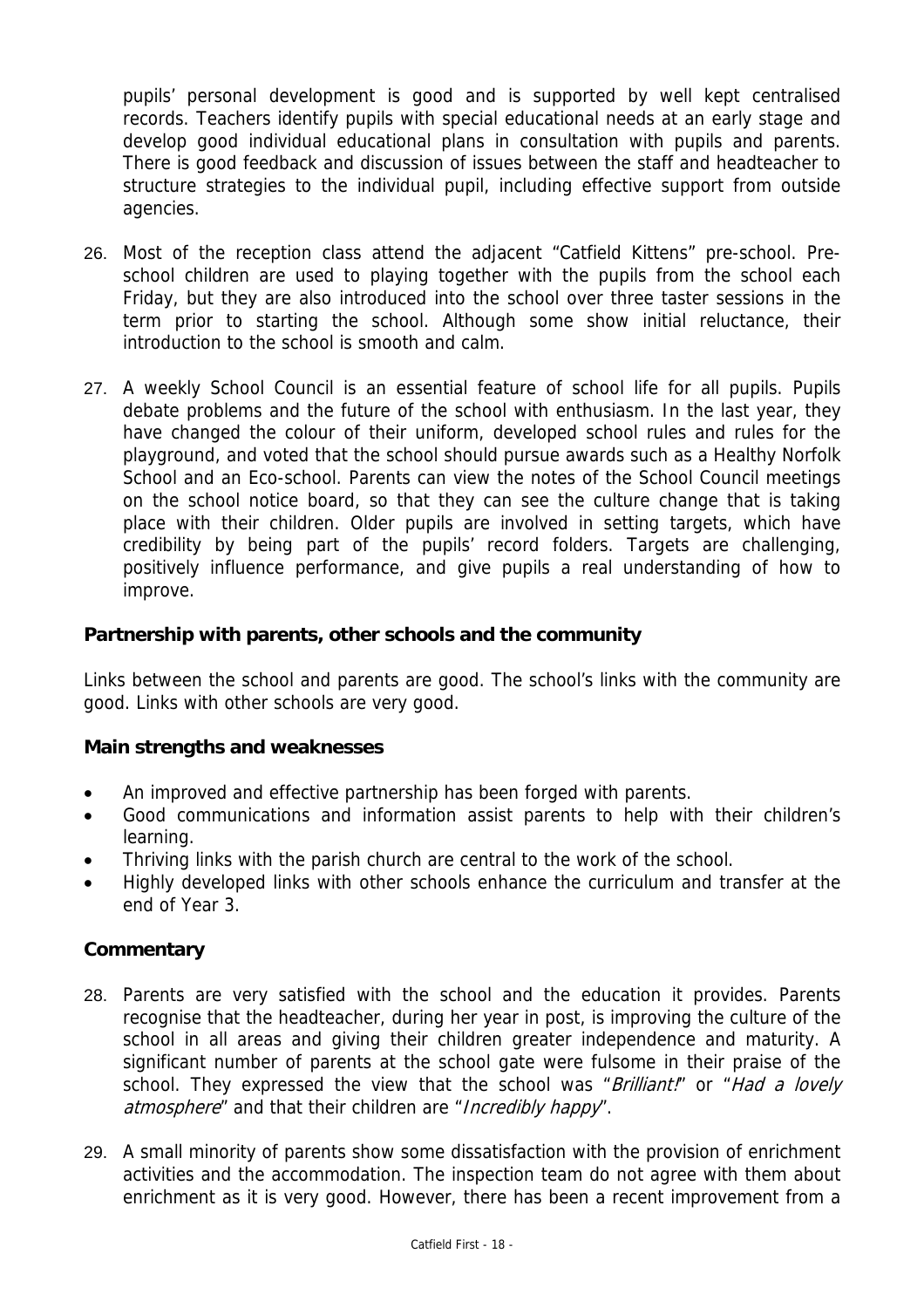low base and it is thought that a few parents are expressing the wish for even more activities to take place. Parents' views on the accommodation are fully vindicated as the inspection team judged this to be very poor.

- 30. Parents sign and support a home-school agreement. Although holidays taken during school terms are very high, parents have improved their children's attendance and punctuality in line with national averages. The school is helping parents by discussing how they might help their children and explaining new education strategies and initiatives. Consequently, an increasing number of parents are helping with homework. A small core of parents is energetic in planning the Christmas Fair, but there is no parents association. Presently few parents help in lessons but many are willing to help at other times such as on sports days, or helping with ground clearance and Christmas functions.
- 31. The prospectus and governors' annual report to parents are informative and interesting, and represent the personality of the school well. The quality of annual reports to parents is good. They focus well on pupils' levels of attainment and progress, but they lack feedback on past or future targets. Pupils give a review of how well they have done and parents' feedback is welcomed. Parents enjoy a very informative newsletter, which covers homework and topics.
- 32. The school listens carefully to parents and encourages an open door policy. It is changing the culture when dealing with parents by the occasional use of parent questionnaires. Parents and teachers mix well at either end of the school day, which facilitates informal conversations. There have been occasional complaints but these have significantly reduced in the last year.
- 33. As a church school, considerable effort is made to ensure the links with the parish church thrive. The vicar is a regular visitor for assemblies. Pupils regularly enjoy the spiritual atmosphere of this church at festival times. The village facilities and adjacent countryside are important resources for the practical teaching in some subjects. Visitors from the community are welcomed into the school for art. The Princes Trust and local businesses have generously supported the school.
- 34. The very good relationship with the on-site "Catfield Kittens" playgroup enables reception children to make a good start into the school. The school has developed a mutually beneficial relationship with similar local village schools and the middle school. These enrich the cultural activities that the pupils enjoy in sport, art and drama. Together they have promoted the "Thinking Schools" project. Very good contact is maintained with the local secondary school, which gives them access to swimming and gym facilities. Parents receive knowledgeable and informative advice as the time for transfer to middle school approaches, especially for pupils with a special educational need. Consequently, pupils make a mostly anxiety-free transition.

### **LEADERSHIP AND MANAGEMENT**

Leadership and management are satisfactory overall. The headteacher provides good leadership and effectively oversees the provision for pupils with special educational needs.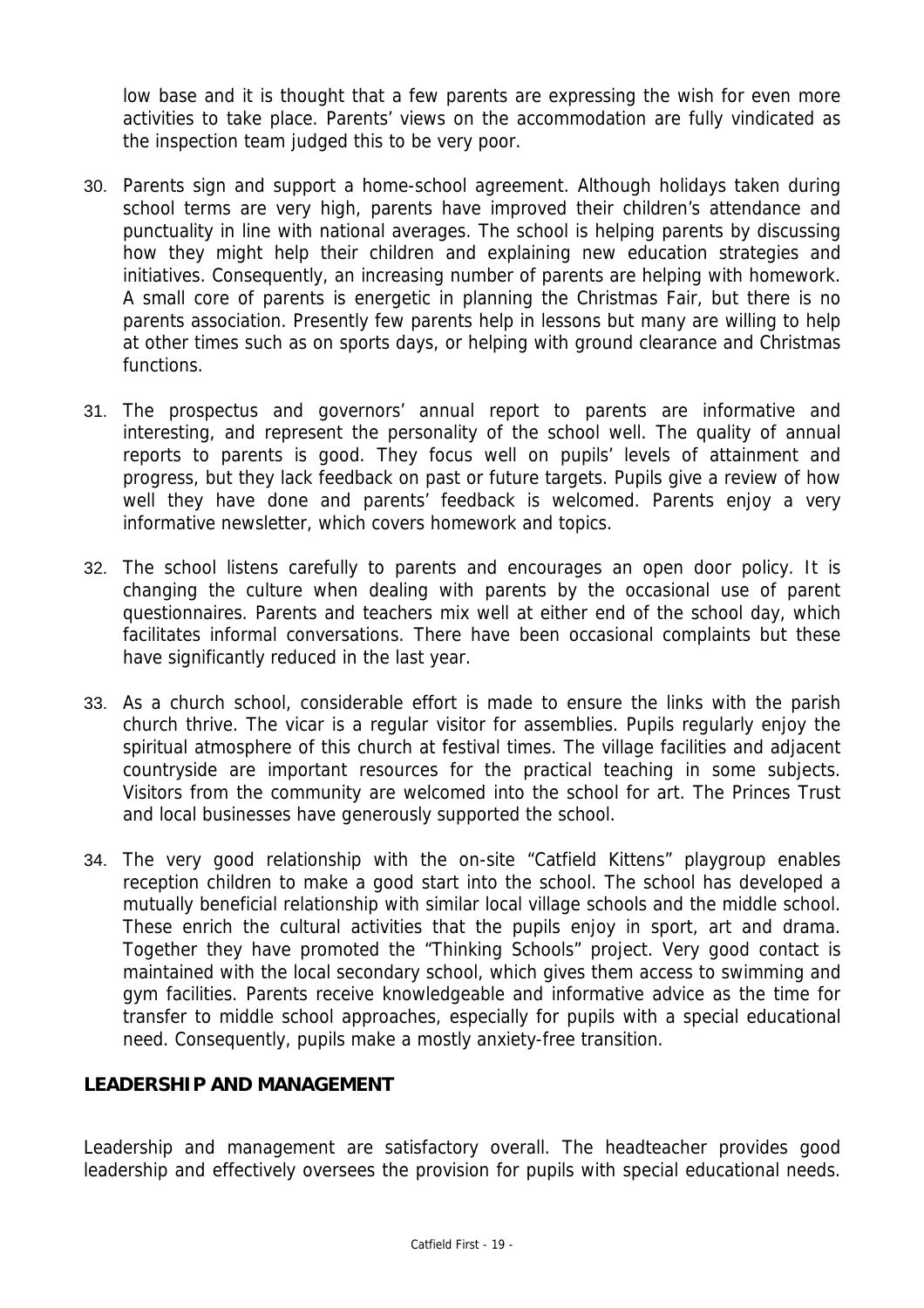The leadership of other key staff is satisfactory. Management is satisfactory. Governance is satisfactory and improving.

## **Main strengths and weaknesses**

- The headteacher has worked strenuously to improve provision from a very low level.
- Staff illness has impaired the pace of developments, but the impact has been minimised.
- Provision for pupils with special educational needs is effectively co-ordinated by the headteacher.
- Best value principles underpin much of what goes on in the school.
- Governors do not find out enough about practice at first hand.

- 35. The school has been through a difficult period. Before the current headteacher took up post in September 2003 there had been no permanent headteacher for three years. The school has also found it hard to recruit suitably qualified teachers for the younger children and one member of staff became ill. Despite the best efforts of the governors this led to many of the important structures and systems within the school seriously declining in quality. Achievement also suffered.
- 36. Much has happened for the better in the last year. The headteacher has had to prioritise where she put in the effort to put right the many weaknesses she inherited. The inspection team fully endorse the approach she has taken in establishing a much improved climate for learning. Most importantly, her good leadership and management have ensured that pupils are no longer underachieving and teaching and learning have been strengthened. The strengthening of care, links with parents and enrichment activities have been particularly successful. All key issues identified at the last inspection have been effectively tackled. With the help of other staff and governors a robust, realistic and cost-effective school improvement plan has been successfully implemented. Most staff have good training opportunities for further training. Policies, which had been neglected, are all now of a good quality. She tracks pupils' progress well. Performance management for teaching and non-teaching staff is either fully established or will take place as soon as is practicable. All staff receive clear advice and training to help them improve.
- 37. However, leadership and management are satisfactory rather than good overall. The key reason for this is that staff illness is limiting the pace of further developments in the mixed reception and Year 1 class. Consequently, overall achievement in the school is satisfactory, rather than good because it has been difficult to further improve teaching and the curriculum in these years. This has a particularly marked effect in a small school where other key staff necessarily play an influential role. For example in this class:
	- parts of the development plan for the Foundation Stage have not been implemented, although the headteacher is clear what needs to be done and is taking as much action as possible;
	- the positive improvements in planning and assessment evident in the Year 2 and 3 class have not fully fed through to the sound systems in place for the younger children; and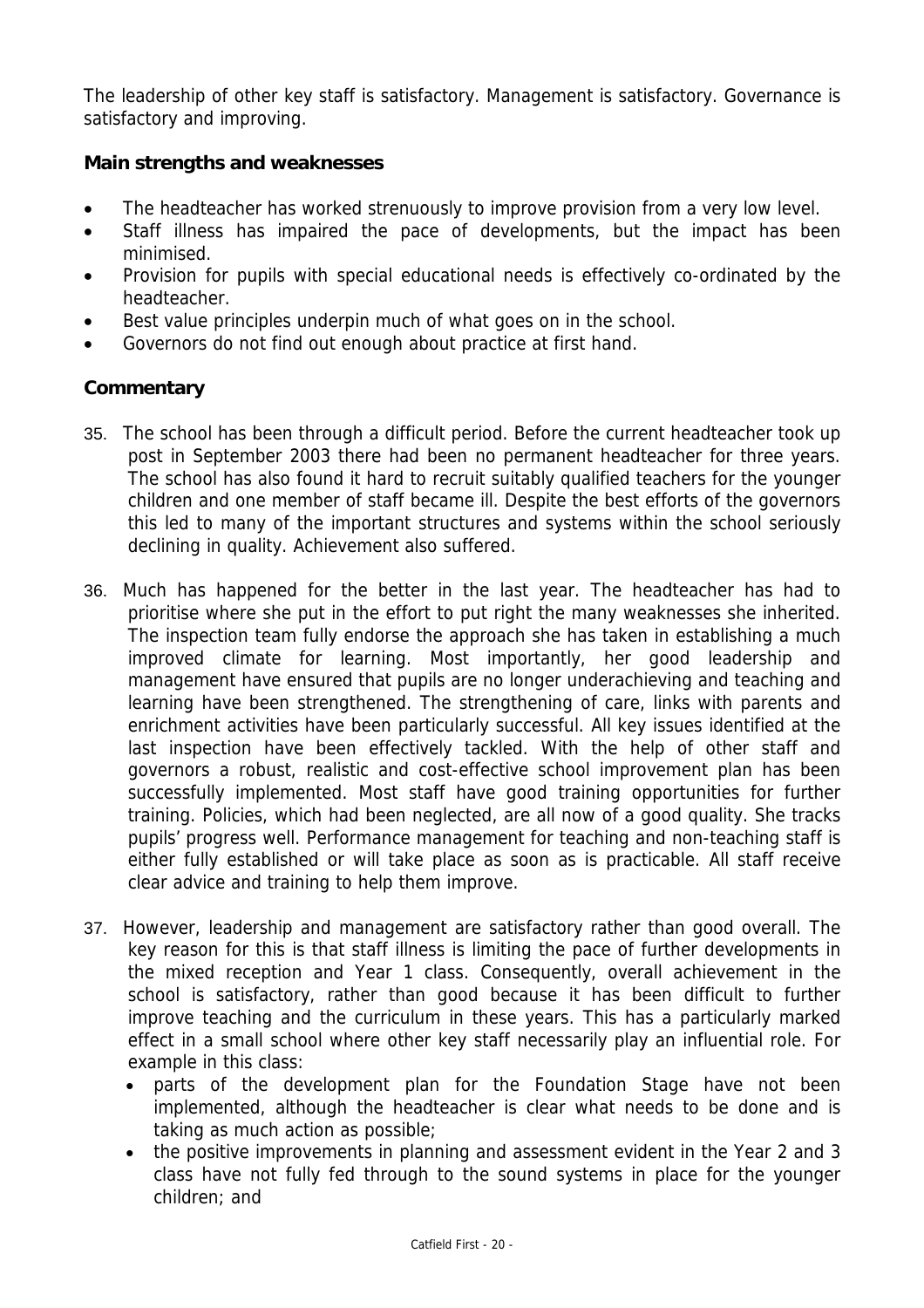- the development of some subjects is slower than it might be even though the headteacher and other staff are ensuring that some improvements are forthcoming.
- 38. The able chair of governors meets regularly with the headteacher and provides her with effective support and challenge. Governors have recently reviewed and clarified their roles and responsibilities. In the past year they have focused on health and safety, updating policies and ensuring that all statutory requirements are met. They are particularly supportive of school events, sustaining the very strong links with the church and have supported the school well through the difficulties of recent years. They have a sound grasp of its strengths as well as areas for development or resolution through the information provided to them. This has been helped by their good evaluation of performance data. Some visits have been made to the school to see work at first hand. There are firm plans in place to further develop these so that they can systematically find out how well developments are proceeding and focus their support.
- 39. The impact of staff illness remains a barrier to further improvement. It remains uncertain when this will be resolved, but governors are ensuring this is handled sensitively and ensuring that good quality supply staff are employed if need arises. A further barrier is the very poor accommodation. This is planned to be addressed as the school expands to an all-age primary school. However, the timing of this has already been delayed several times, because of difficulties Norfolk Local Education Authority have had with their financing of developments, not only at Catfield but with other schools. The governors are keen for this to be tackled as soon as possible.
- 40. The headteacher and governors work closely together and aim to increase the value for money provided by the school. This is not as high as it was because of recent difficulties. Nevertheless, they have looked very carefully at the results of the school and what is being achieved in similar schools. This has resulted in a clear plan of action for improvement. Even though there is not a lot of room for manoeuvre in the budget they have compared expenditure in different categories to see where savings might be made and where extra money needs to be invested. The views of parents and pupils are increasingly being taken into account. Governors make sure that services are bought at the best possible price, such as when money is spent on staff training.
- 41. Both the policy for special educational needs and pupils' individual education plans are of a good quality. Effective procedures have been established for the early identification of pupils who need support. Support staff are effectively deployed and supported, particularly for the older pupils. The headteacher sees parents regularly to discuss their children's needs and ensure they are able to complement the good support given in school. Improved resources and careful tracking of progress are helping these pupils to achieve well.
- 42. Finances are now on a secure footing. The figures in the table below need some interpretation. The current headteacher "inherited" a relatively large carry forward of just over £22,000. In the past year this has been used well. Money has been being targeted at improving resources for pupils, staff training and urgent maintenance to the buildings. A more realistic contingency of around 5% is likely to be held back at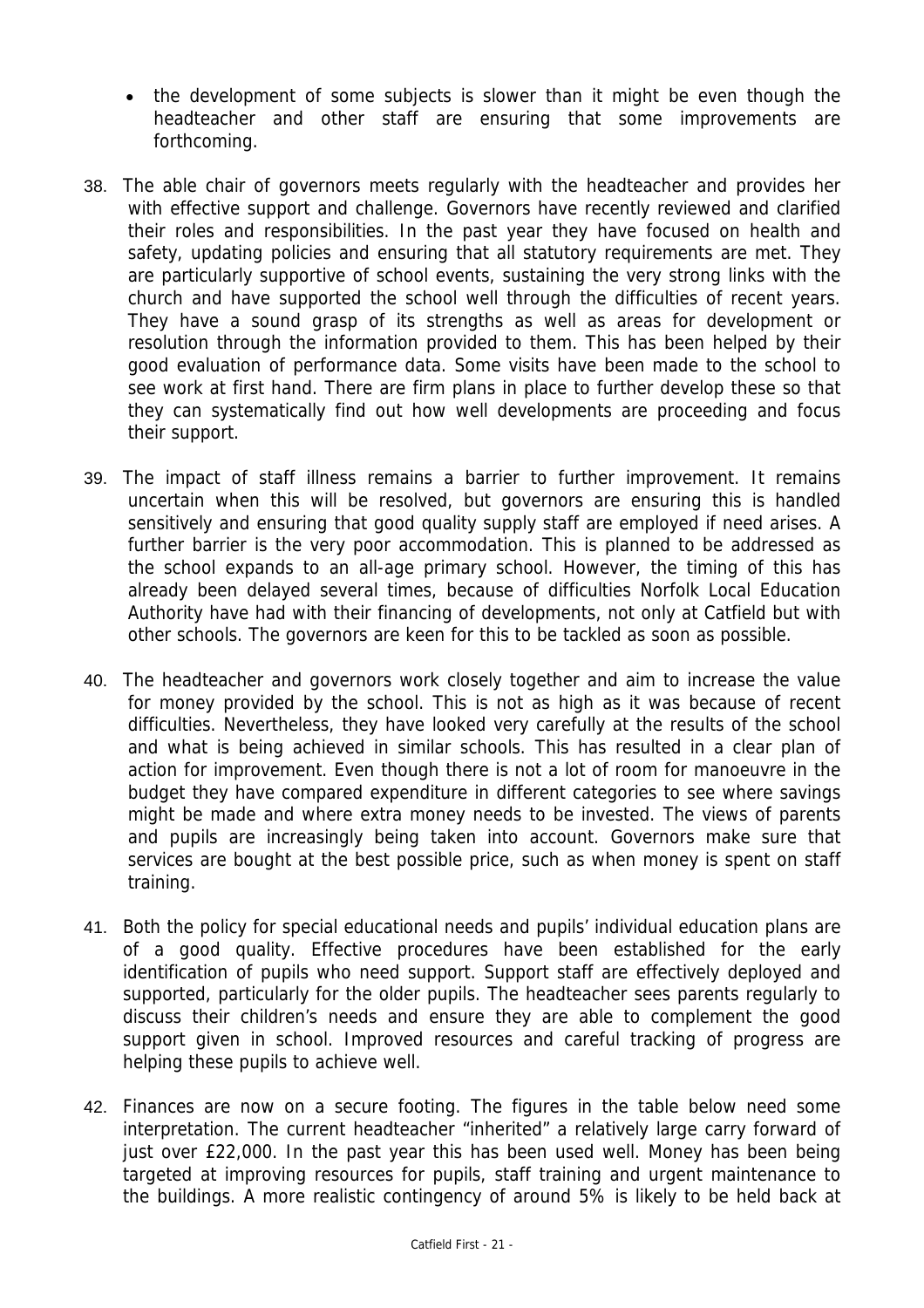the end of this financial year (2004-05). The expenditure per pupil looks high, and it is. This is because a school of this size receives extra funding to take account of its high overheads. The school provides satisfactory value for money.

#### **Financial information for the year April 2003 to March 2004**

| Income and expenditure (£) |         |  |  |
|----------------------------|---------|--|--|
| Total income               | 143,289 |  |  |
| Total expenditure          | 149.179 |  |  |
| Expenditure per pupil      | 4.262   |  |  |

| Income and expenditure (£) |         | Balances (£)                             |        |  |  |
|----------------------------|---------|------------------------------------------|--------|--|--|
|                            |         |                                          |        |  |  |
| Total income               | 143,289 | Balance from previous year               | 22.157 |  |  |
| Total expenditure          | 149.179 | Balance carried forward to the next year | 16.267 |  |  |
|                            |         |                                          |        |  |  |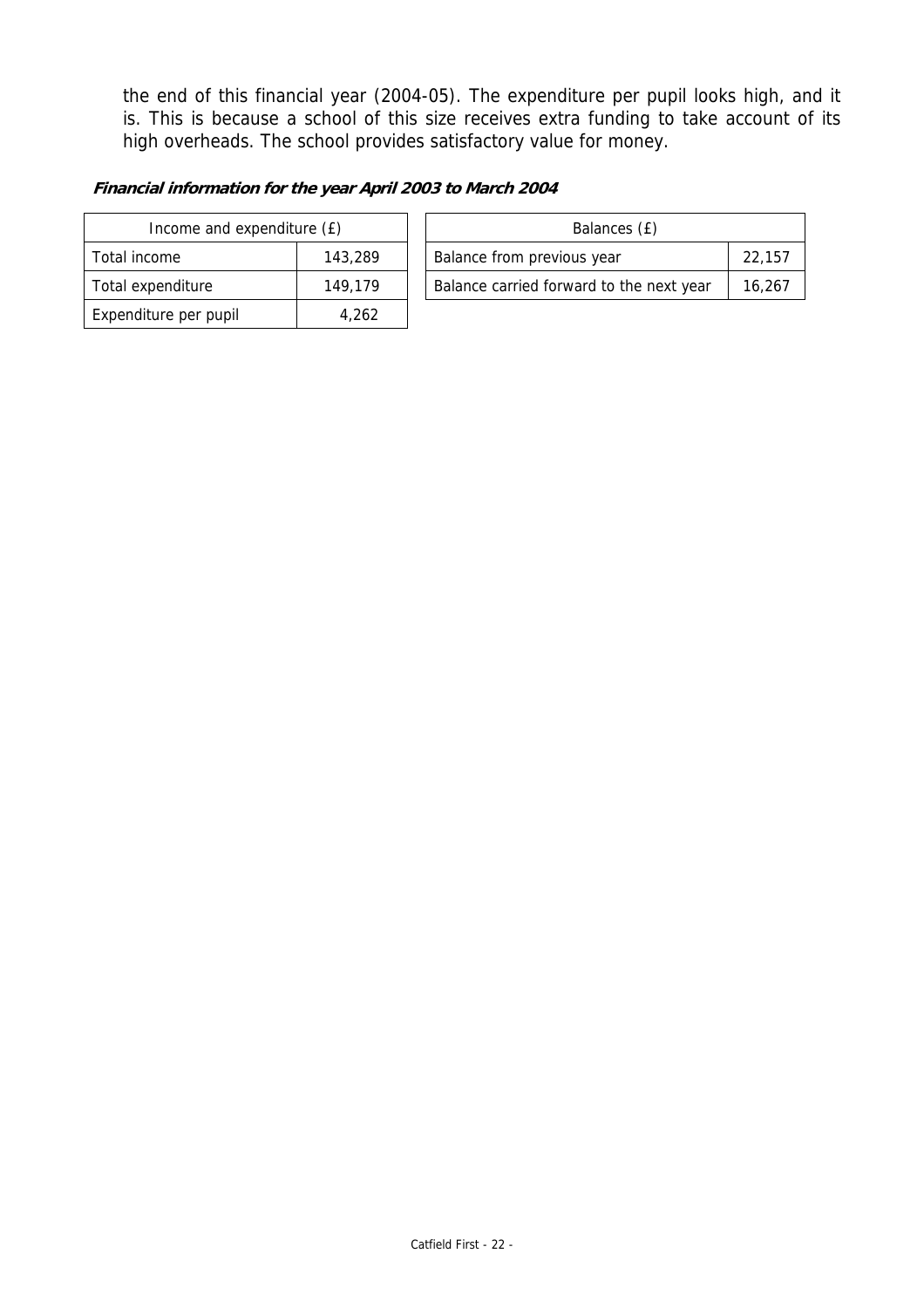# **PART C: THE QUALITY OF EDUCATION IN AREAS OF LEARNING AND SUBJECTS**

# **AREAS OF LEARNING IN THE FOUNDATION STAGE**

- 43. Provision in the Foundation Stage is satisfactory. It is not as high as it was because of the negative impact of several changes of teacher and staff illness. Overall, leadership and management are satisfactory. Although staff illness has affected the pace of development the headteacher has ensured that reasonable progress has been made during the past year in improving resources, providing staff training, addressing the quality of teaching and strengthening links with parents. However, staff changes have meant that insufficient progress has been made since the last inspection. The lack of an outdoor area and the generally very poor accommodation in the school also remain key barriers to further higher achievement across all areas of learning.
- 44. This year the children had average standards on entry. During the inspection, the reception class was taught temporarily by a supply teacher. Her teaching was consistently good. Consequently, the children made good gains in their learning in most lessons seen. However, pupils' work and the available planning shows that teaching in the last half term has been mostly satisfactory. Even so, standards could be higher as the planning is not as detailed as it is in the Year 2 and 3 class. The result is that the activities set, although enabling children to work productively, are not as challenging or as well tailored to the learning needs of individual children as they are in Years 2 and 3. During the inspection the theme for learning was "People who help us – The Police Force". Children have been in the reception class for half a term. They learn alongside pupils in Year 1 in a small mixed-age class.

### **PERSONAL, SOCIAL AND EMOTIONAL DEVELOPMENT**

Provision in personal, social and emotional development is **good**.

### **Main strengths and weaknesses**

- Children achieve well and are on course to reach above average standards by the end of the reception class.
- Children generally follow class routines well, and work and play well together.
- Children with special educational needs are helped to take a full part in activities.

### **Commentary**

45. The children achieve well because the teaching is good. When they arrive in the mornings, children are keen to get going. In most activities guided by the teacher they rarely called out of turn and most listened carefully. They have already formed good relationships with adults and other children because of the clear rules which they have discussed. For example, this term they have talked through the playground rules and feel part of the School Council. Usually, they work and play well together without direct adult supervision. Only one exception to this was seen where two children got over-excited when playing at policemen. This was soon resolved. All children are equally valued. The needs of children with special educational needs are identified as soon as possible. Consequently, they are given the support they need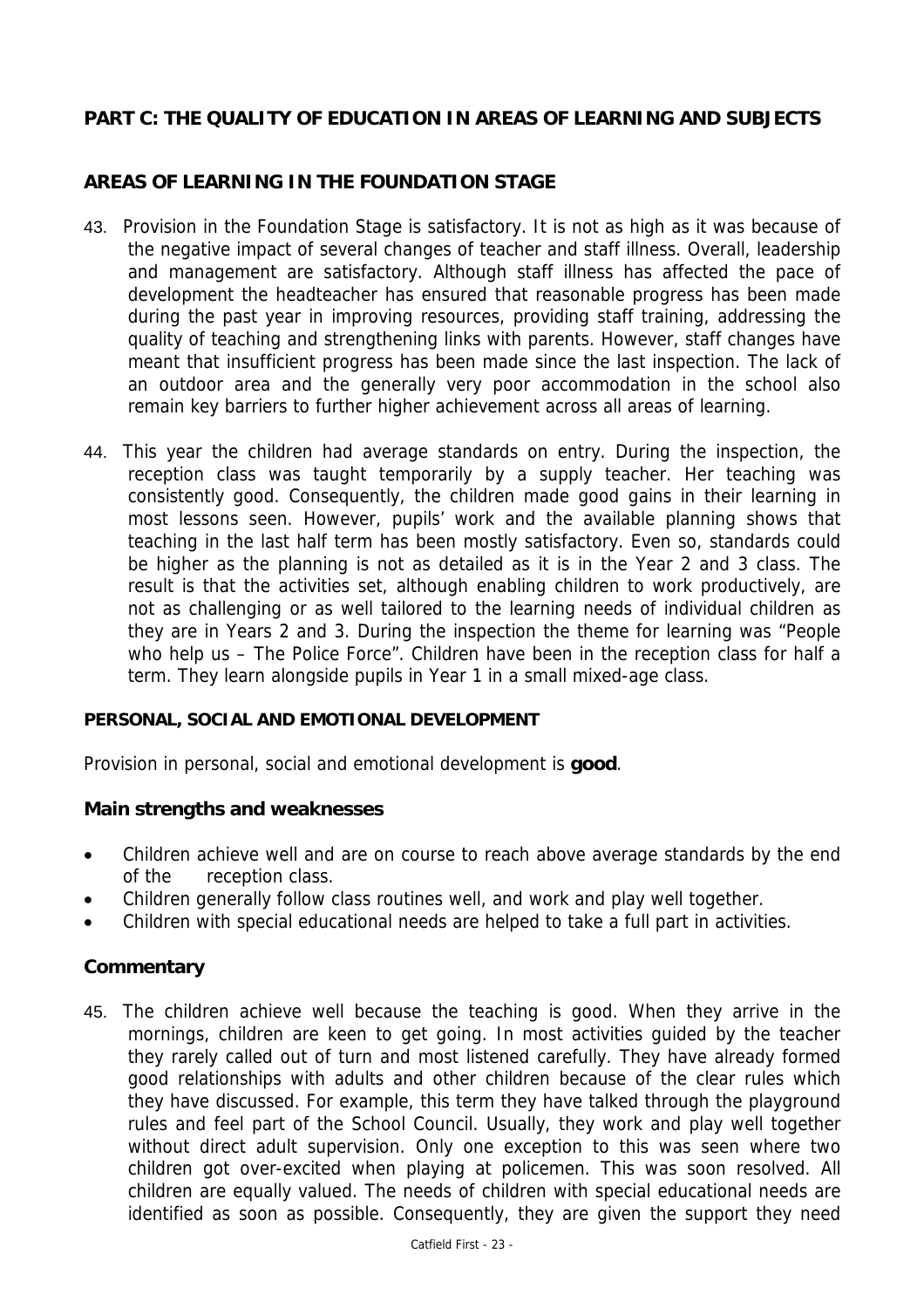from their first days in school and are effectively integrated into all activities. However, the teaching assistant supports them better in group sessions and in tasks they choose than in whole-class sessions.

# **COMMUNICATION, LANGUAGE AND LITERACY**

Provision in communication, language and literacy is **satisfactory.**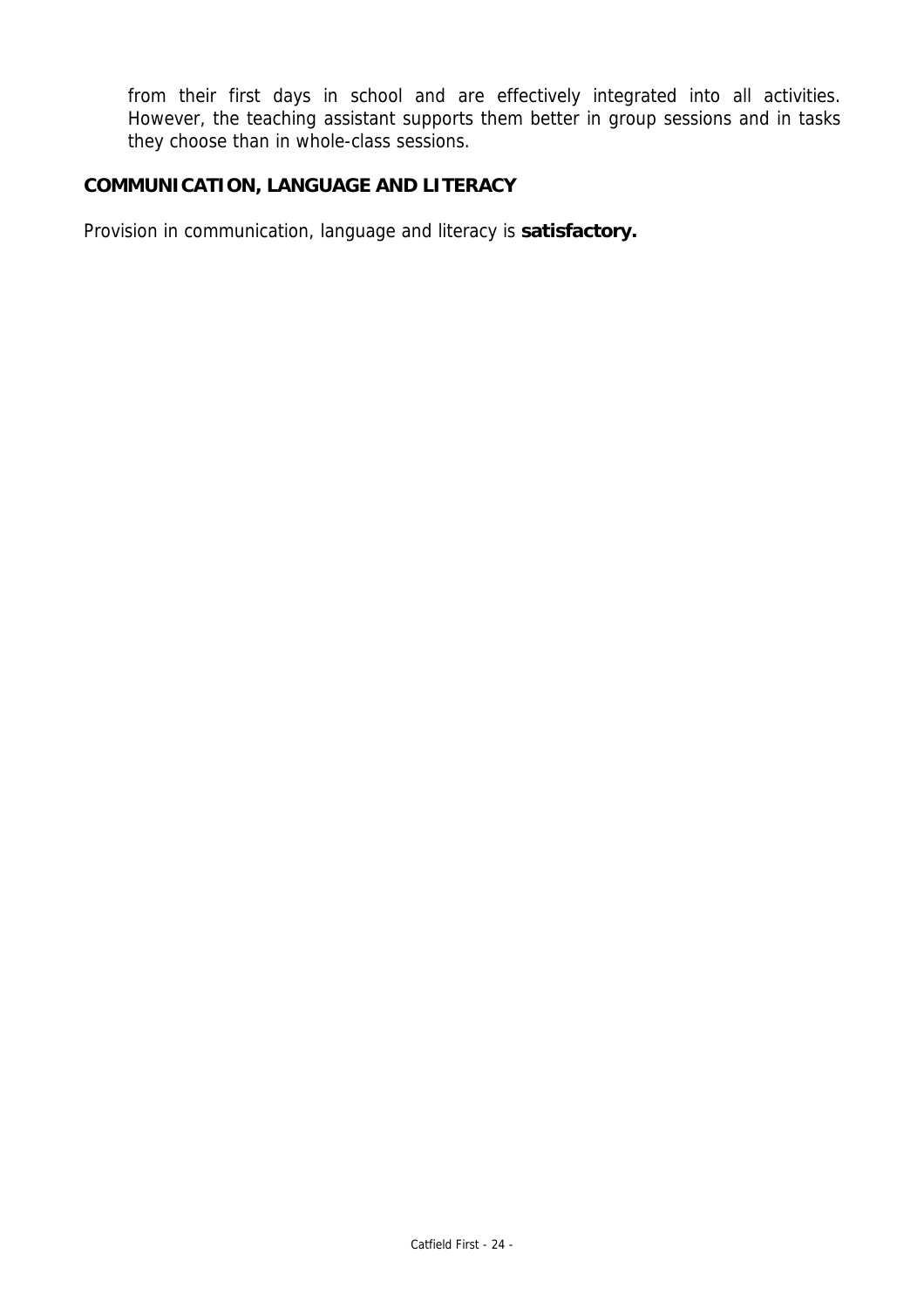### **Main strengths and weaknesses**

- Parents are effective partners in helping to develop their children's reading.
- The good ratio of adults to children helps achievement.
- More formal methods of learning have been introduced at too early an age.
- The classroom has good writing and reading areas but the outside area is not well developed.

### **Commentary**

- 46. The children have started to develop a good interest in books. They handle them carefully and are starting to be aware of the way in which stories are structured. In class, they listen to and join in with books read by the teacher. Some of the more able children show an interest in reading books on the computer. Children select their own books from a suitable range and they take them home so that they can read them with their parents. Many parents help. They also encourage their children to learn some simple words which are also sent home for them to practise.
- 47. Teaching in this area of the curriculum is satisfactory. Children cover the work expected for this age. For example, they have made up their own firework rhymes such as "Rochit go schh and bang, cathrin whels go whiz and sparcers go pop". However, planning and monitoring shows that the formal literacy strategy, normally adopted in Year 1, has been introduced too early. This has led to some children finding some of the tasks too demanding. This was much less the case in the teaching seen, where a good balance between directed and independent activities enabled pupils to access the curriculum well.
- 48. The classroom is small for all the good resources that are available. However, the teacher has organised this as productively as possible. A writing area, close access to the library and stimulating role play areas have been set up to provide a focus for learning through play. Children enjoyed making "*Wanted posters*" for the police station or writing police reports. A safe area has been set up outside for the children to work in at playtimes but otherwise it is rarely used. Children frequently work in small groups, soundly supported by the teaching assistant. For example, they made "zigzag" books which helped to develop the idea of how books are made and support the children's emergent writing. This is supporting the satisfactory achievement. As a result children are likely to reach average standards by the end of the reception class.

### **MATHEMATICAL DEVELOPMENT**

Provision for mathematical development is **satisfactory.**

### **Main strengths and weaknesses**

- Good resources are used in learning.
- More opportunities could be provided to learn outside or through play.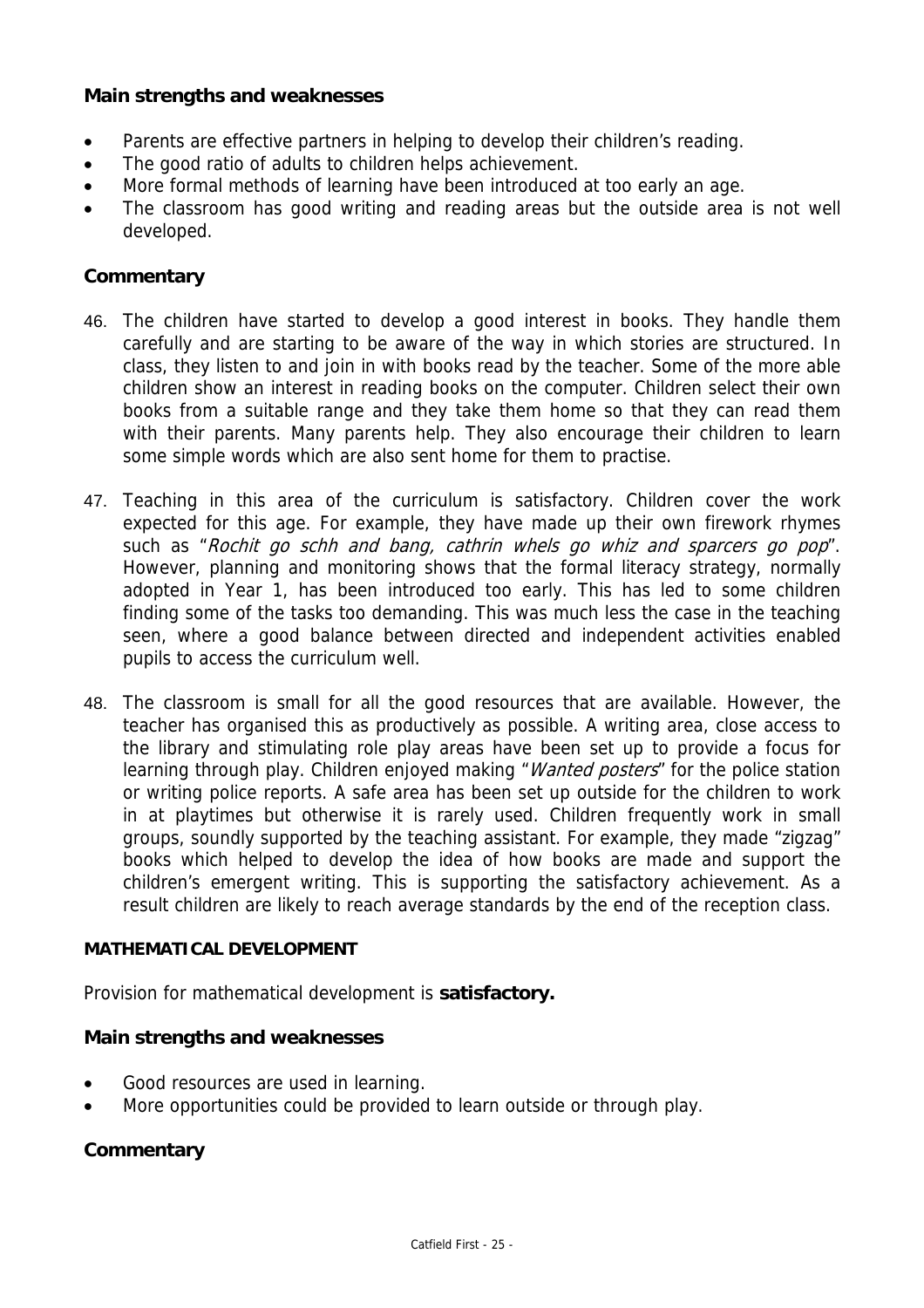- 49. The children are likely to reach average standards by the end of the reception class because of the satisfactory teaching. The teaching seen was good and better planned than that they received in the first half term. Children were able to choose from a well-resourced range of activities designed to stimulate their mathematical interest. However, the satisfactory achievement to date reflects the sound teaching during the last half term.
- 50. Children's counting skills were developed well in a lesson seen. Questioning was targeted well to both the reception children and the Year 1 pupils. The teacher used the answers she heard to further challenge children to think of the number one before or one after a number up to ten. The teaching assistant provided timely support to children working in small groups. However, less support is given to supporting mathematical skills through play.
- 51. Children cover the work expected for their age. For example, some show a developing confidence to attempt simple problems such as to fill a blank number square with the numbers 1, 2, 3 and 4 so that the columns and rows add up to 10. They build models with bricks and ask their friend how many bricks they think they have used. They use number-based jigsaws to help them learn numbers up to 10. However, although the playground has some number markings the outdoor environment is underused and too few opportunities have been provided for pupils to choose to learn through play activities.

### **KNOWLEDGE AND UNDERSTANDING OF THE WORLD**

Provision for knowledge and understanding of the world is **unsatisfactory.** 

### **Main strengths and weaknesses**

- Achievement is unsatisfactory because the accommodation remains under-developed as a learning resource, particularly in developing children's awareness of living things.
- Children show a good understanding of their own culture.
- For their age, children have good computer skills and good resources are available.

- 52. Children have regular opportunities to develop their skills using computers. For example they confidently use a space bar, mouse and the keyboard. Children have also learnt to control a programmable toy and make it move in different directions. They are also familiar with digital cameras and can use simple software on the computer. During the course of the year the very close links with the church have enabled the children to learn about the beliefs of Christians and the festivals they observe. They have also looked at Jewish traditions and some festivals celebrated by other people in the United Kingdom. Other resources are under-developed.
- 53. Teaching is satisfactory. In the classroom children have some opportunities to explore and investigate then world around them. Children are particularly interested in the Barn Owl which lives around the school. They can recognise some common materials and most know a few names of the parts of a plant. Good records have been made of the weather over a period of a week. However, although they occasionally use the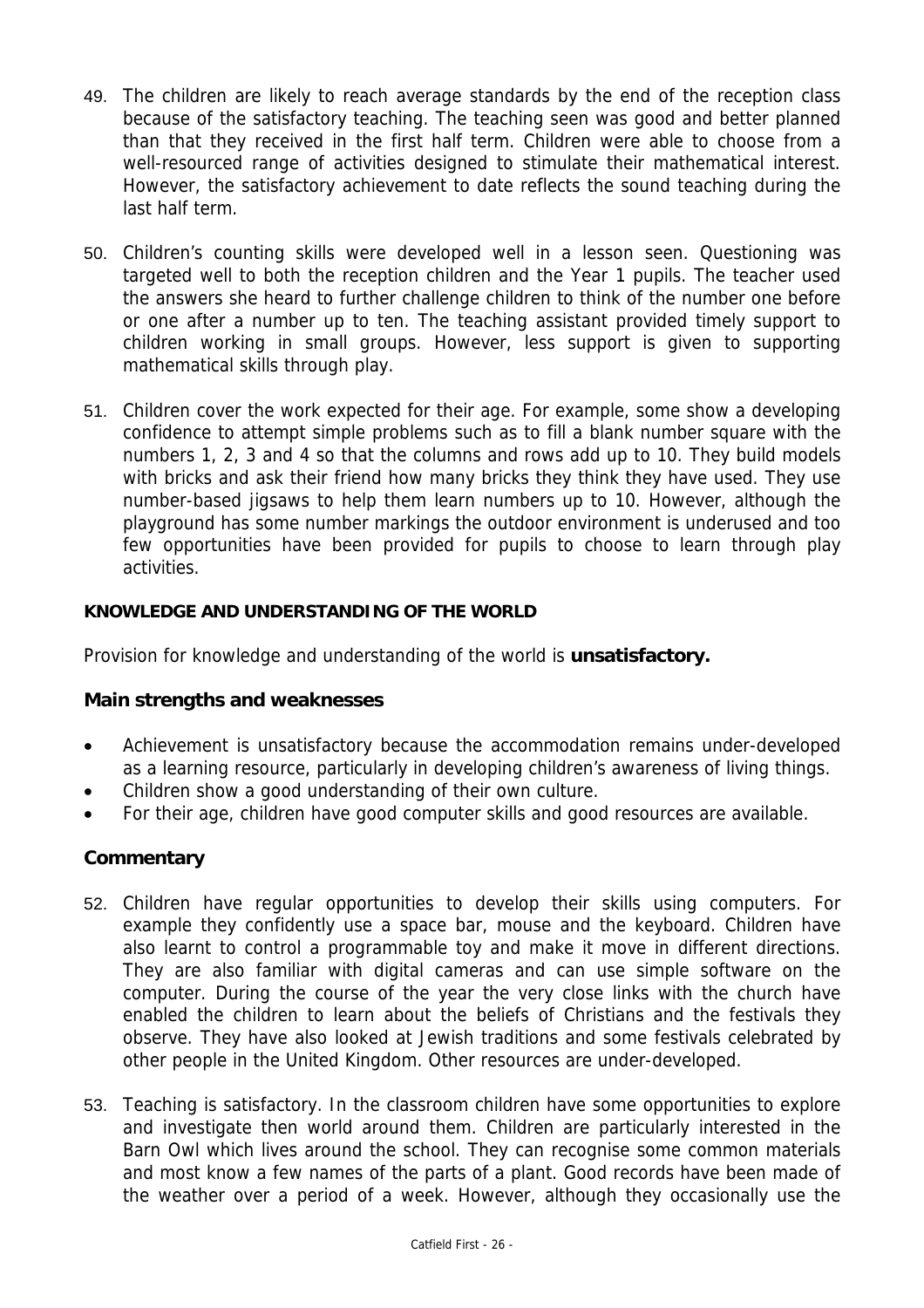school grounds as a resource they are underdeveloped and do not provide a rich resource for this area of learning. This is unsatisfactory and so learning is unsatisfactory. Standards are likely to be below average by the end of the reception class, especially in their knowledge of the world and in independence in this area.

#### **PHYSICAL DEVELOPMENT**

54. This area was sampled. Children show a satisfactory awareness of their own needs with regard to eating and looking after their own hygiene. Children have time in the "Catfield Kittens" playgroup accommodation to explore different ways of moving around to music. Satisfactory manipulative skills were seen when children made police equipment. However, there is no developed outdoor learning environment for this area of learning. This significantly limits the opportunities for children to regularly develop specific skills through positive play, using large wheeled toys, small games equipment such as bats and balls and portable climbing equipment.

### **CREATIVE DEVELOPMENT**

55. This area was sampled. During the inspection children were observed painting and modelling with plastic dough. Role play features well in learning. Some pupils imagined an accident had occurred and safely cordoned off the room. Others had such a fascination with handcuffs and police night sticks that they attempted to find out more by searching the Internet for information.

### **SUBJECTS IN KEY STAGES 1 and 2**

### **ENGLISH**

Provision in English is **satisfactory.** 

### **Main strengths and weaknesses**

- Standards are well below average for the current Year 2, but average for Year 3.
- Teaching and learning are good in Years 2 and 3 and better than in Year 1.
- Pupils have good attitudes to their learning.
- Pupils understand clearly how they can improve their work.
- Leadership and management are good.

- 56. Standards for pupils in Year 2 are well below average. This is attributed to the disruption to their education arising out of staff changes. Consequently, pupils' achievement is satisfactory and the combined teaching they have received in Year 1 and 2 is satisfactory overall. In Year 3, standards are average and their achievement is good overall. This is because of the good teaching the pupils are now receiving. Pupils with special educational needs receive effective assistance from teachers and teaching assistants and achieve well as a result.
- 57. Standards in *speaking and listening* are well below average in Year 2 and average in Year 3. Pupils listen attentively and are keen to answer questions, because staff value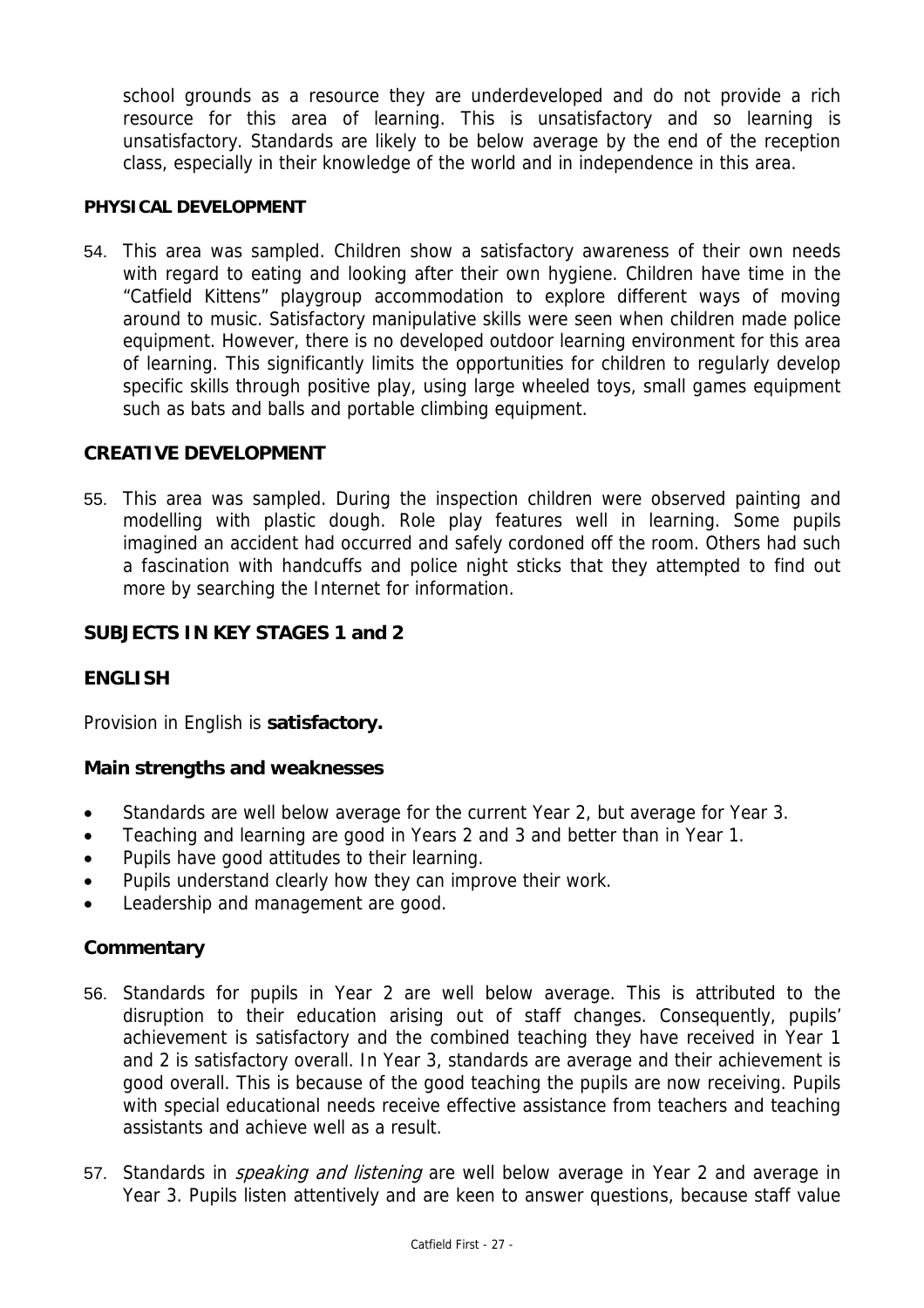pupils' contributions. In consequence, pupils feel confident to offer opinions, in the clear knowledge that their contributions will be valued. The teaching assistants interact well with their pupils, challenging thinking and deepening understanding further through skilful questions. The stronger focus on this aspect of English is now beginning to pay dividends. This can be seen in the literacy lessons and in other subjects. Pupils enjoy drama and feel confident to participate happily by undertaking roles. This strategy successfully deepens pupils' understanding of difficult issues such those of the Gunpowder Plot, for example. The last session of lessons is well used by teachers to discuss key learning points, to share observations and to check whether the pupils have met their learning objectives.

- 58. Standards in *reading* are below average in Year 2 and average in Year 3. Pupils of all ages are keen to read and they all love books, as a direct result of teachers' infectious enthusiasm. Staff listen regularly to pupils' reading during guided reading sessions, and parents are encouraged to share books with their children on a daily basis. Pupils in Year 2 talk with interest about books they are reading and retell the story briefly. Year 3 pupils read texts fluently and with good expression. All pupils enjoy poetry and talk eagerly about their favourite poems. Reading is well taught, as evidenced by the confident way pupils of all abilities decode unfamiliar words. Visits by an author have stimulated pupils' interest in reading and writing.
- 59. Standards in *writing* are well below average for Year 2 and average in Year 3. Since the beginning of the term, the pupils have achieved well because of the more rigorous and good teaching in the class. Nevertheless, Year 2 pupils' achievement overall is satisfactory, because of the staff instability that they have experienced. Their writing conveys meaning, but it is not sustained as yet. Spelling is often phonetically plausible, but the pupils are beginning to use their knowledge of sounds to write words. Year 3 pupils know and understanding the key features of instructional writing. They are effectively helped by the teacher making learning relevant by linking instructional writing to school premises 'to help visitors' to locate places. The pupils successfully write directions for this purpose. Scrutiny of work shows that the higher attaining pupils write for numerous purposes, including poetry. Their spelling is generally accurate and handwriting legible. The average attaining pupils in Year 3 write a playscript for Red Riding Hood and show understanding of the format. The lower attaining pupils write simple sentences, starting with a capital letter and finishing with a full stop.
- 60. Teaching in the Year 1 class has been satisfactory for much of the term and pupils have worked productively. Teaching in the mixed Year 2 and 3 class is good. This is having two effects. Firstly gaps in the coverage of the curriculum, caused by staff absence, are being rectified in Year 2. Consequently, pupils are making more even progress and are achieving better than they were. Secondly, pupils in Year 3 are now much more confident in their learning, having had a full year of stable teaching. The two teachers plan co-operatively to ensure progression and continuity for the pupils. They make tasks interesting, asking challenging questions to deepen understanding, and match work well to pupils' different abilities. The teachers, together with the effective teaching assistant, through very good relationships and encouraging manner, successfully maintain pupils' interests. Pupils enjoy their learning because teaching methods are imaginatively planned and staff seize many opportunities to build on their achievements. Teachers make good use of homework to consolidate and to extend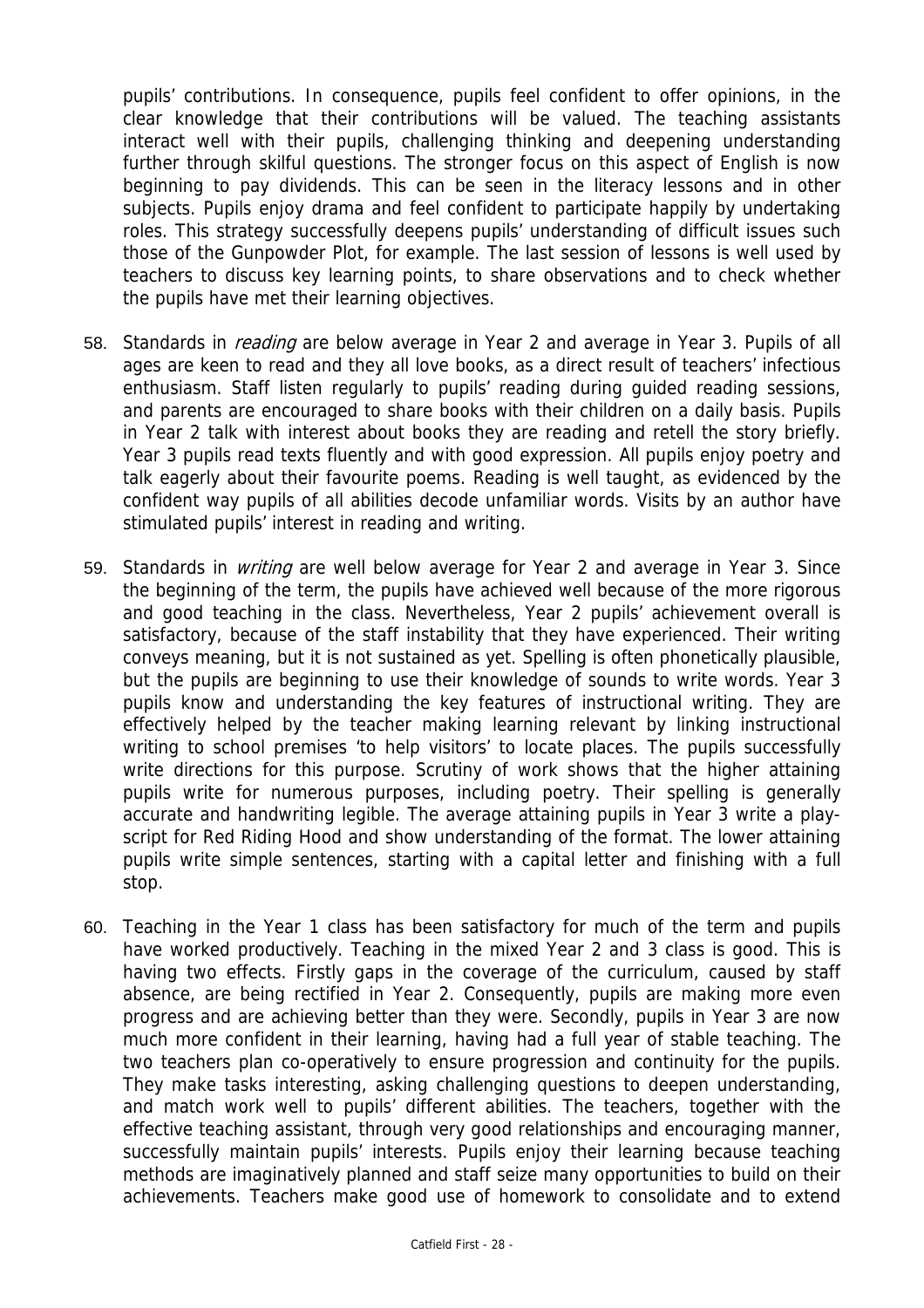learning. ICT is well used as a resource for teaching and learning and computers are used regularly to help pupils to improve their work.

61. Leadership and management are good. The headteacher monitors school performance well and takes action to address identified weaknesses. The rigorous action plans are beginning to result in improving standards. The subject is well resourced. The reason why there is a difference between the good management and satisfactory achievement is that some of the initiatives have not yet had time to fully impact and others have been limited by staff illness. Despite these factors the staffing issues have meant that insufficient progress has been made since the last inspection.

### **Language and literacy across the curriculum**

62. Teachers make good use of opportunities to develop language and literacy in other subjects. In design and technology, pupils evaluate their work and propose improvements. The pupils in the mixed Year 2 and 3 class recorded their feelings and responses after making the Royal Beach Huts for their playground. Language and literacy support learning in science, for example, in using correct vocabulary to learn how the eye is constructed. The development of speaking and listening skills is now a carefully planned feature of each subject and is beginning to make a positive impact upon all aspects of English.

### **MATHEMATICS**

Provision in mathematics is **satisfactory.** 

### **Main strengths and weaknesses**

- Teaching and learning are good in Years 2 and 3 and better than in Year 1.
- Pupils with special educational needs are given effective support in their learning.
- Assessment procedures are good and pupils are given good guidance on how they can improve.

- 63. Standards in Year 2 are well below average, and pupils' achievement is satisfactory over time. Since moving into the current class, the pupils are achieving better, because of the good teaching they receive. In Year 3, standards in mathematics are above average and pupils achieve well. Pupils with special educational needs are provided with good support, resulting in their good progress in relation to the prior attainment.
- 64. Pupils in Year 2 calculate multiplications of odd numbers by even, using number fans. The less able pupils, with effective assistance from the teaching assistant, calculate simple multiplication such as 3x1. The higher attaining pupils use cubes to find the rules for multiplication of odd and even numbers. In Year 3, pupils show competence in number and soon work out the rules for multiplications. They confidently calculate multiplication of three-digit numbers by a unit. The higher attaining pupils pose own problems for their partners to solve. They recognise odd and even numbers, providing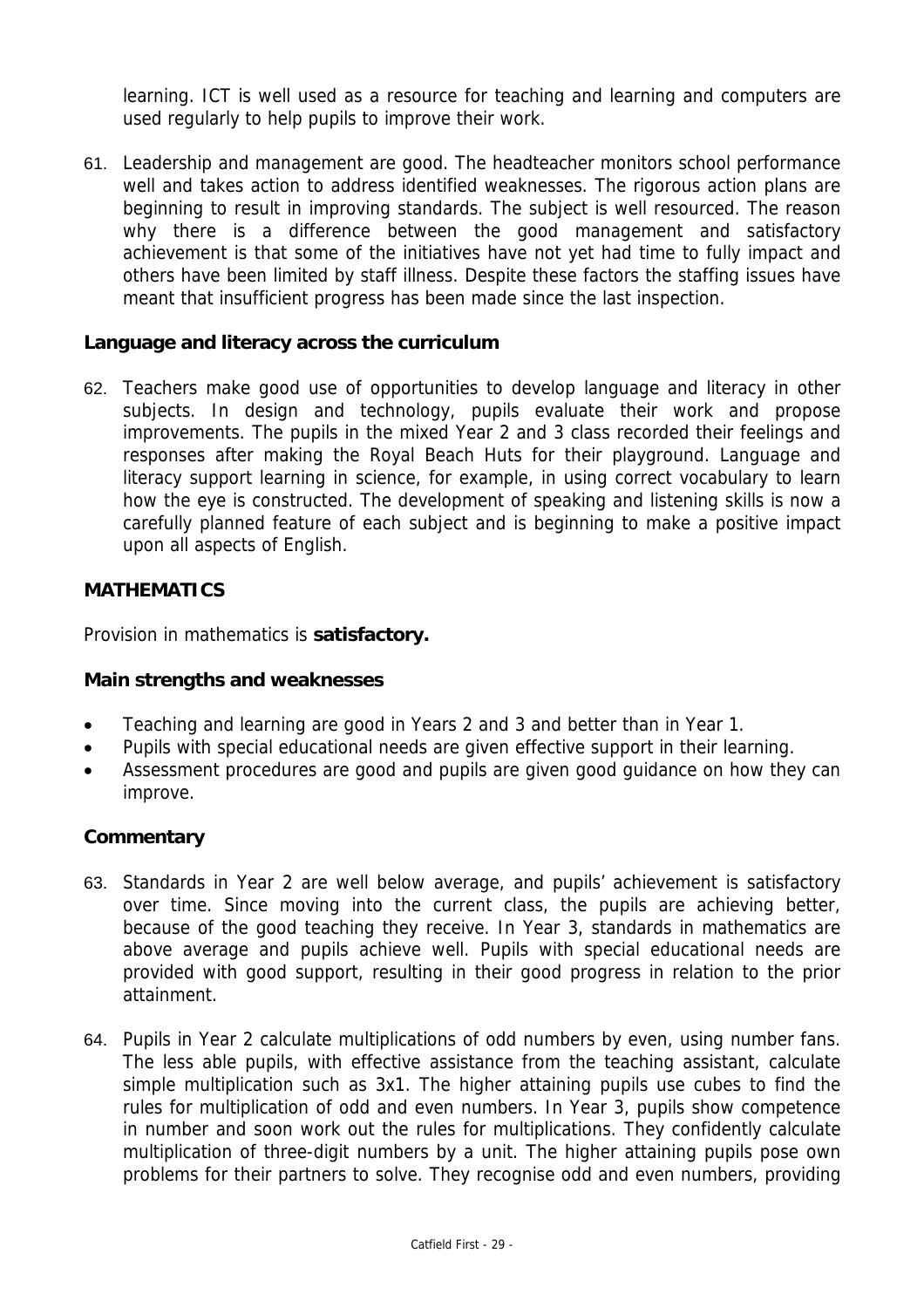reasons such as 'because it ends in 1 or 8'. Year 3 pupils use their competence in number to find answers to money.

- 65. All the prescribed learning areas in mathematics are covered thoroughly and the school focus on investigation strategies is helping to deepen knowledge, skills and understanding in the subject. ICT is used effectively to enhance learning. Assessment procedures are good and teachers modify their planning in the light of assessment. Pupils' performance is tracked well. The marking of pupils' work is positive and encouragement given. Pupils are given good guidance on how to improve their work and, through self-assessment, they are involved in their own learning and what they need to do to improve. Pupils have individual targets for improvement and appropriately record when these have been achieved.
- 66. Overall, teaching is satisfactory because of the disruption resulting from staff illness and changes. This is continuing currently in Year 1. The headteacher has taken rigorous steps to ameliorate the effects of this situation and has done everything in her power to make improvements. Older pupils are making good progress in their learning because teaching is good in the mixed Year 2 and 3 class. The two teachers in Year 2 and 3 plan thoroughly and share the learning objectives with their pupils, so that they know exactly what they are expected to learn. Tasks that are set are usually challenging and work is well matched to pupils' abilities. In a good lesson observed, the teacher made learning exciting by informing the pupils that one of the governors has given them a challenge to find out "*what the result will be for a mathematical* problem" and to explain to her the solutions. These strategies are used extensively to link mathematics to real life. Pupils use data handling to find out their favourite fruit and use measurements for a purpose such as constructing a plan. Pupils thoroughly eniov mathematics through the investigative approach.
- 67. Leadership and management of mathematics are satisfactory rather than good because of the uncertainties resulting from the co-ordinator's continuing absence. The headteacher and the part-time teacher both share the responsibility of managing the subject and have ensured reasonable progress has been made in improving the subject. However, the difficulties that the school has faced have meant that insufficient progress has been made since the last inspection.

### **Mathematics across the curriculum**

68. Pupils use their mathematical skills effectively in other subjects. There are good opportunities in geography to use co-ordinates on grid squares to pinpoint locations. In personal, social and health education, pupils take surveys of trees in the school grounds. In ICT, data handling is also used to complement work in mathematics. Results are recorded in block graphs and pie charts efficiently.

### **SCIENCE**

Provision in science is **satisfactory.** 

### **Main strengths and weaknesses**

Scientific enquiry is not as emphasised as highly in Year 1 as it is in Years 2 and 3.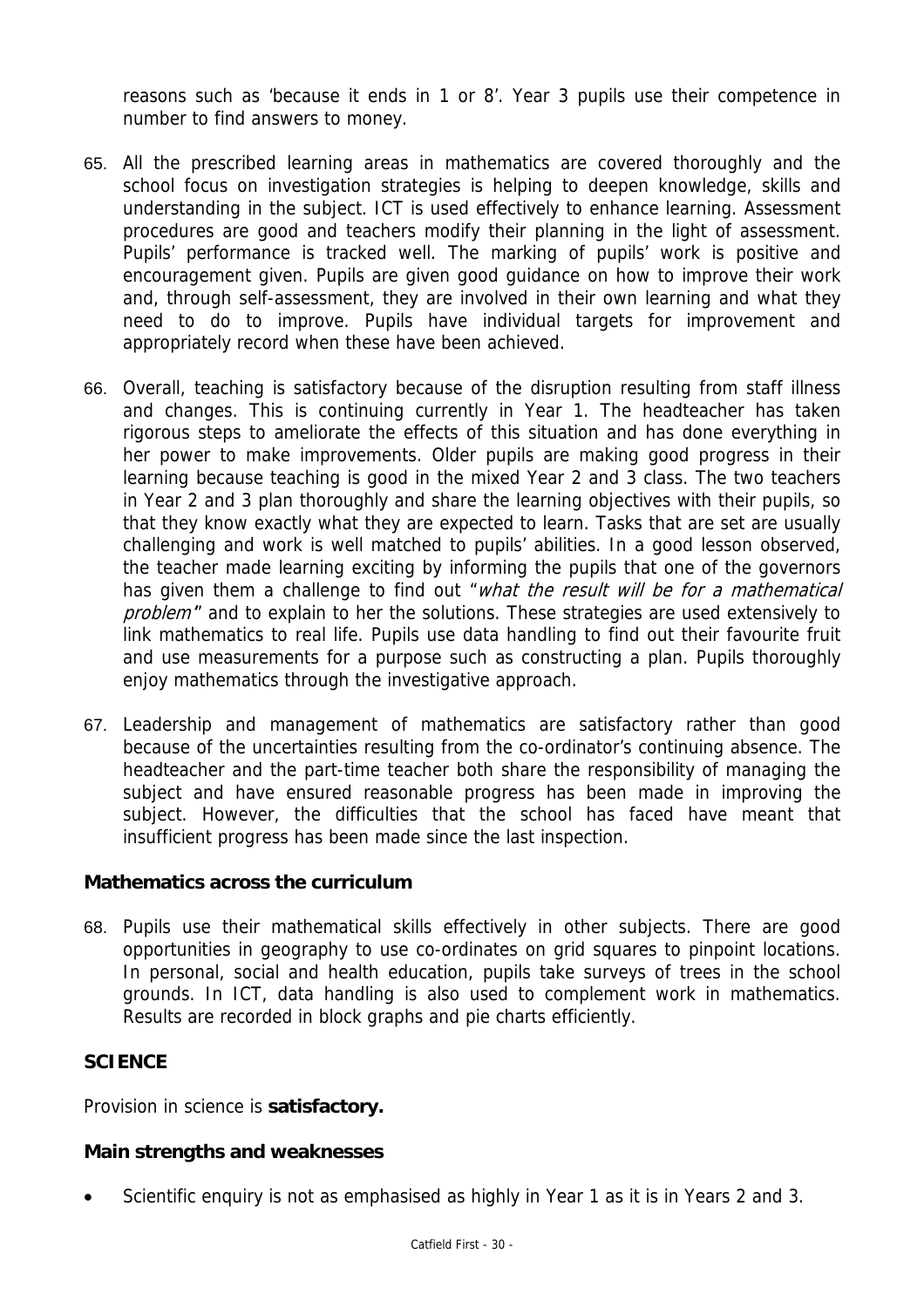- Good teaching and use of assessment are helping pupils to achieve well in Years 2 and 3.
- The cramped internal accommodation restricts the space available for science activities.
- Assessments of pupils' performance at the end of Year 2 are a little too generous.

# **Commentary**

- 69. Satisfactory progress has been made since the last inspection. The decline in achievement in 2003 has been arrested and reversed. Pupils reached average standards and achieved satisfactorily in the 2004 national tests, as they did at the last inspection. Teaching and learning have improved in Years 2 and 3, as have subject leadership, management and assessment. However, teacher assessments of how well pupils do at the end of Year 2, although accurate in scientific enquiry, indicate that pupils have slightly higher levels of understanding than is justified by wider evidence of their performance.
- 70. Standards in the Year 2 are well below average. This is because of the high proportion of pupils with special educational needs. However, this represents satisfactory achievement from similar standards on entry. Whilst in Year 1, these pupils had several changes of teacher. This fragmented their learning and left some gaps in what they had covered, especially in scientific enquiry. They are now in receipt of good teaching in Year 2. As a result they are achieving well, making good gains in their learning and making up for lost ground. Pupils in Year 3 are now achieving well and improving on their average standards.
- 71. The able pupils in the current Year 1 are very switched on by science and respond positively to good teaching. The supply teacher used a real and artificial plant to promote an enquiry of their different parts. They were fascinated to learn that an "Onion is a bulb" and one higher attaining pupil already knew that part of a bulb is a food store. A good focus on enquiry is also evident in Years 2 and 3, and is helping to raise standards. For example, in one lesson seen pupils were improving their skills by thinking of a fair test to see which paper towel mopped up water best.
- 72. The use of assessment is developed well in Years 2 and 3. In these years the teacher shares and regularly discusses a list of what pupils are expected to achieve in each unit of work. Consequently pupils have a clear idea of what they have learnt and where they need to improve. This is effectively backed up by regular marking which not only gives encouragement, but also gives useful pointers for improvement. The system is not yet as well developed in Year 1.
- 73. The subject is led and managed well by the headteacher. Her clear plan for further development focuses correctly on further strengthening scientific enquiry and teaching and learning in Year 1. She has improved resources such as the useful reference books in the library, good quality lesson materials and ICT equipment such as a microscope which can display images on the computer. The cramped classrooms continue to hamper learning in science but there are firm plans to improve the school grounds to provide more learning opportunities.

## **INFORMATION AND COMMUNICATION TECHNOLOGY**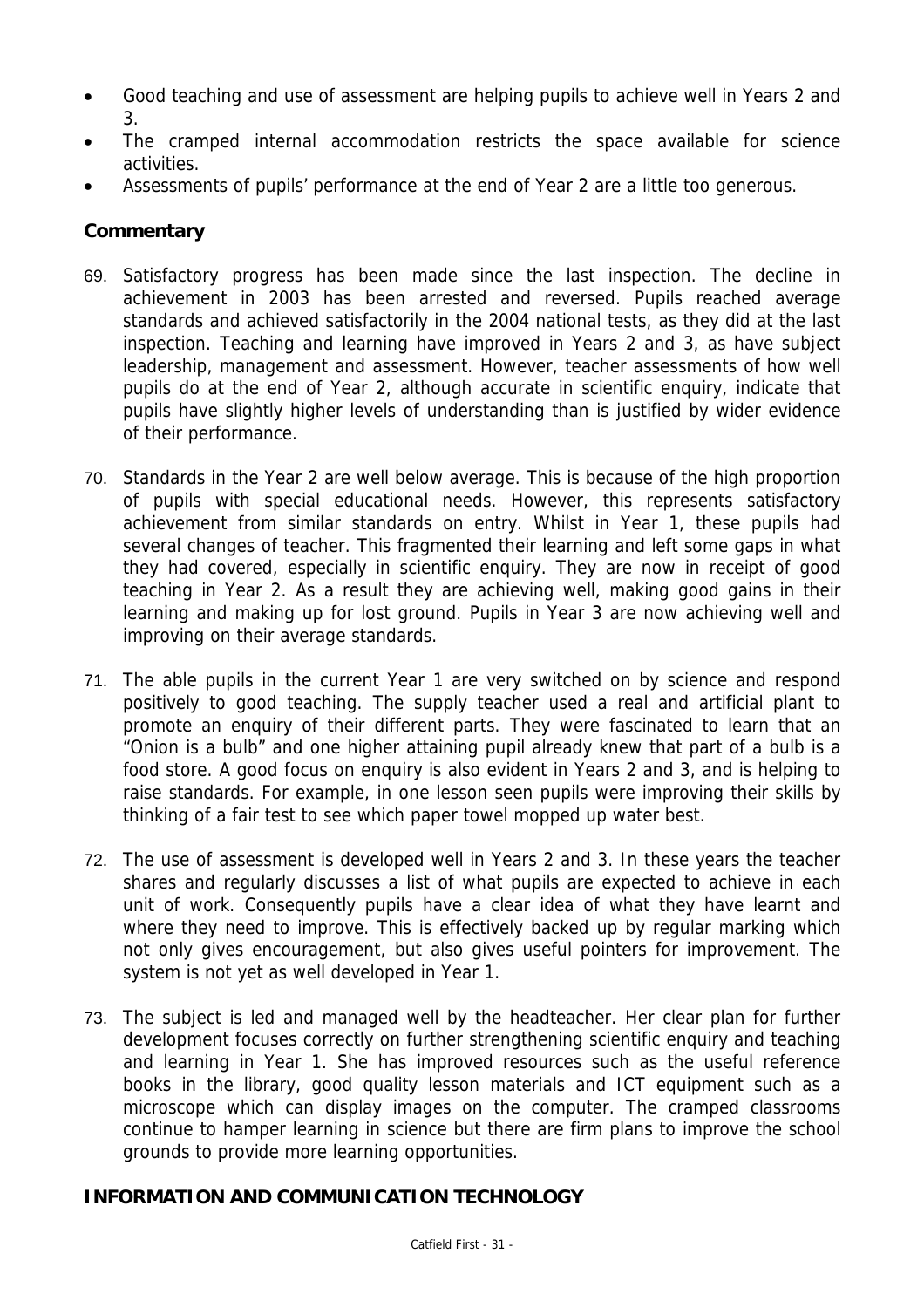Provision in ICT is **satisfactory.** 

## **Main strengths and weaknesses**

- Good teaching results in older pupils developing their ICT skills well.
- There are good resources which are well used.
- Pupils and teachers use computers with confidence.
- There is good use of ICT to support teaching and learning across other subjects.
- Co-ordination and management are good.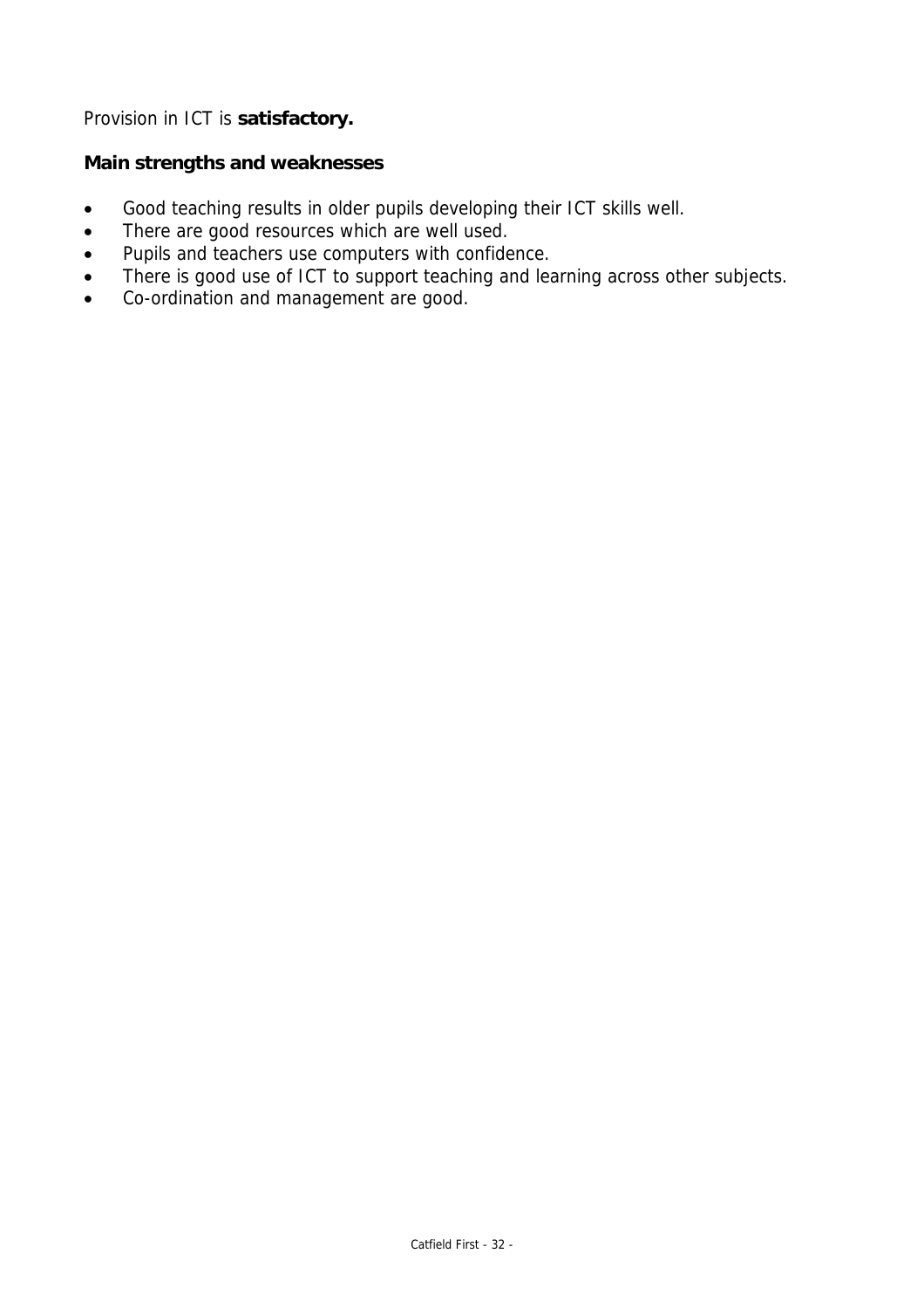## **Commentary**

- 74. Standards are average in Years 2 and 3. By Years 2 and 3 pupils are achieving well and making up for the ground lost through staff illness because of the better teaching they are now receiving and much improved computers and other ICT equipment. However, In Year 1, achievement remains satisfactory, because of staff changes.
- 75. There is good teaching in the combined Year 2 and 3 class. Pupils are competent in using ICT as a tool for learning. The majority of pupils can access the Internet successfully. The teacher and her teaching assistant use their subject expertise to teach pupils knowledge, skills and understanding in the subject. Pairing the more able with the less able pupils is a very good arrangement whereby both learn from each other. The teacher uses this system successfully to the benefit of all pupils. During the inspection, pupils accessed the program about Judaism and researched efficiently how to play the Dreidel game. They were visibly excited at being able to challenge one another and successfully learned to use appropriate terms when playing the game.
- 76. During the inspection, the supply teacher in Year 1 organised the pupils to use the electronic toy to program it. She gave good demonstrations how to use the toy. The pupils listened attentively to the instructions and programmed the Roamer against the teacher's commands. The cramped accommodation showed how difficult and restricting it is for teachers to teach and for pupils to learn. Teachers use ICT as an aid for learning. The supply teacher encouraged the Year 1 pupils to use the digital camera to record building constructions of the reception children. The more able pupils use ICT to draw a road map, accessing the program to add traffic lights, trees and houses. They competently print the work independently. Their standards are above average. In the mixed Year 2 and 3 class, the teacher uses ICT to support learning across the curriculum, as well as competence in the subject. The project on Kenya enabled the pupils to compare life there with that of their own. Pupils learn that different sources of information are available through CD-ROMs, the Internet and videos.
- 77. The leadership and management of ICT are good and are beginning to raise standards. The reason why there is a difference between this and the satisfactory achievement is that the initiatives have not yet had time to fully impact. The coordinator has clearly developed plans to extend the subject further by purchasing interactive whiteboards and providing further training for staff. The school has sustained its standards and so improvement has been satisfactory.

### **Information and communication technology across the curriculum**

78. ICT is used well as a tool to aid teaching and learning across other subjects. Computers are effectively used in English to support literacy. The overhead digital projector was used to teach instructional writing and to introduce an aerial map to extend pupils' geographical skills.

### **HUMANITIES**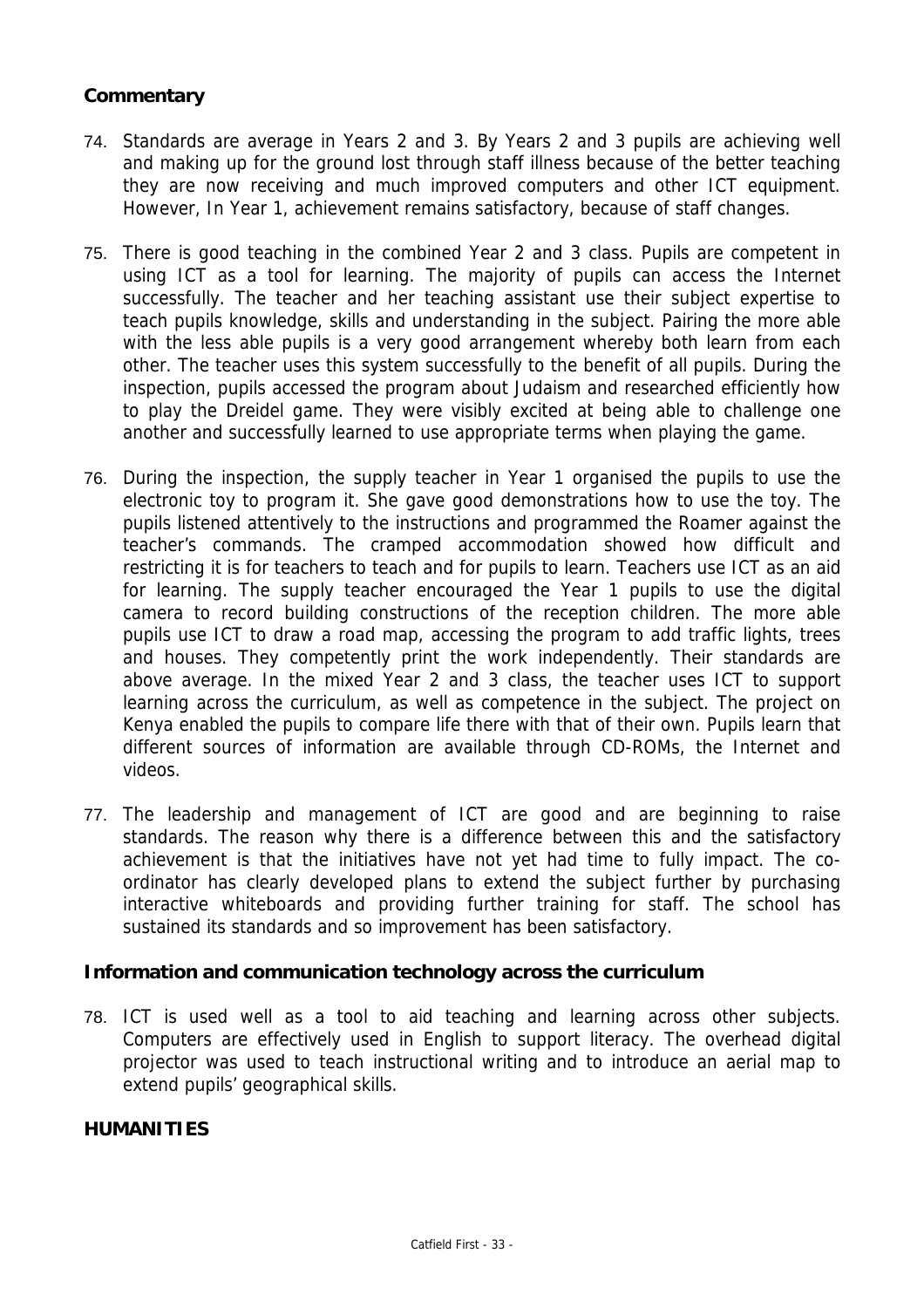Religious education was sampled because not enough lessons could be seen during the two days in school. History and geography were also sampled.

- 79. In **geography** planning shows that over the course of a year pupils satisfactorily cover the curriculum expected for their age. Each term pupils either do a topic on geography or one on history to allow for more in-depth work. Recently the older pupils have looked at the world in general. They have discovered how some people find it easy to obtain spectacles whilst in some parts of the world it is very difficult. The local optician has helped. Work has been linked well with their personal development as the pupils are collecting stamps towards paying for a guide dog. The subject is being led and managed well and there is a clear action plan.
- 80. In **history** the curriculum is also covered satisfactorily. Some good links have been made with other subjects. Older pupils have used their numeracy skills well whilst looking at the co-ordinates of different places on a map of the British Isles. ICT has been used to find out information about Vikings on the Internet. Drama has also been used well when pupils re-enacted the "Gunpowder Plot", taking a side they would not normally associate with. The subject is being led and managed well and provision is strengthening.
- 81. In **religious education** evidence shows that there is an appropriate programme throughout the school to ensure full coverage of the locally agreed syllabus. A particular strength is the way the school has adapted the national guidelines and linked them to the syllabus, without losing the rigour of the requirements. Both elements of the subject, learning about and from religion, are well represented. In a good lesson observed during the inspection, pupils in the mixed Year 2 and 3 class showed good understanding of the Jewish festival of Chanukah and knew that it is an important Jewish festival. The pupils compared its importance to that of the Christian festival of Christmas. When asked about the Torah, one Year 3 pupil suggested that 'it is like the Bible, but it is a scroll of paper'. Pupils are familiar with Bible stories, including those from the Old Testament, such as the Creation and the story of Moses. Pupils learn about Buddhism and Sikhism and can associate Punjabi language with the main followers of this religion. There are good links with English where discussions feature strongly in the subject. These links enable the pupils to articulate their observations and some do with considerable thought and perception, when discussing God, for example. The links with personal, social and health education, such as through the topic on fairness or making a Respect for Others leaflet, make a very good contribution to pupils' moral development.

## **CREATIVE, AESTHETIC, PRACTICAL AND PHYSICAL SUBJECTS**

Art and design, design and technology and physical education were sampled. Work in music was not inspected.

82. In **art and design** planning shows that over the course of the year sufficient attention is given to ensure the curriculum is soundly covered. Each term pupils either do art and design or design and technology. This allows each subject to have time for it to be covered in some depth. This term pupils in Years 2 and 3 have been looking at art in the environment. They have been interested in the artist Andy Goldsworthy, who collaborates with nature in his work. Pupils have created artwork in the school grounds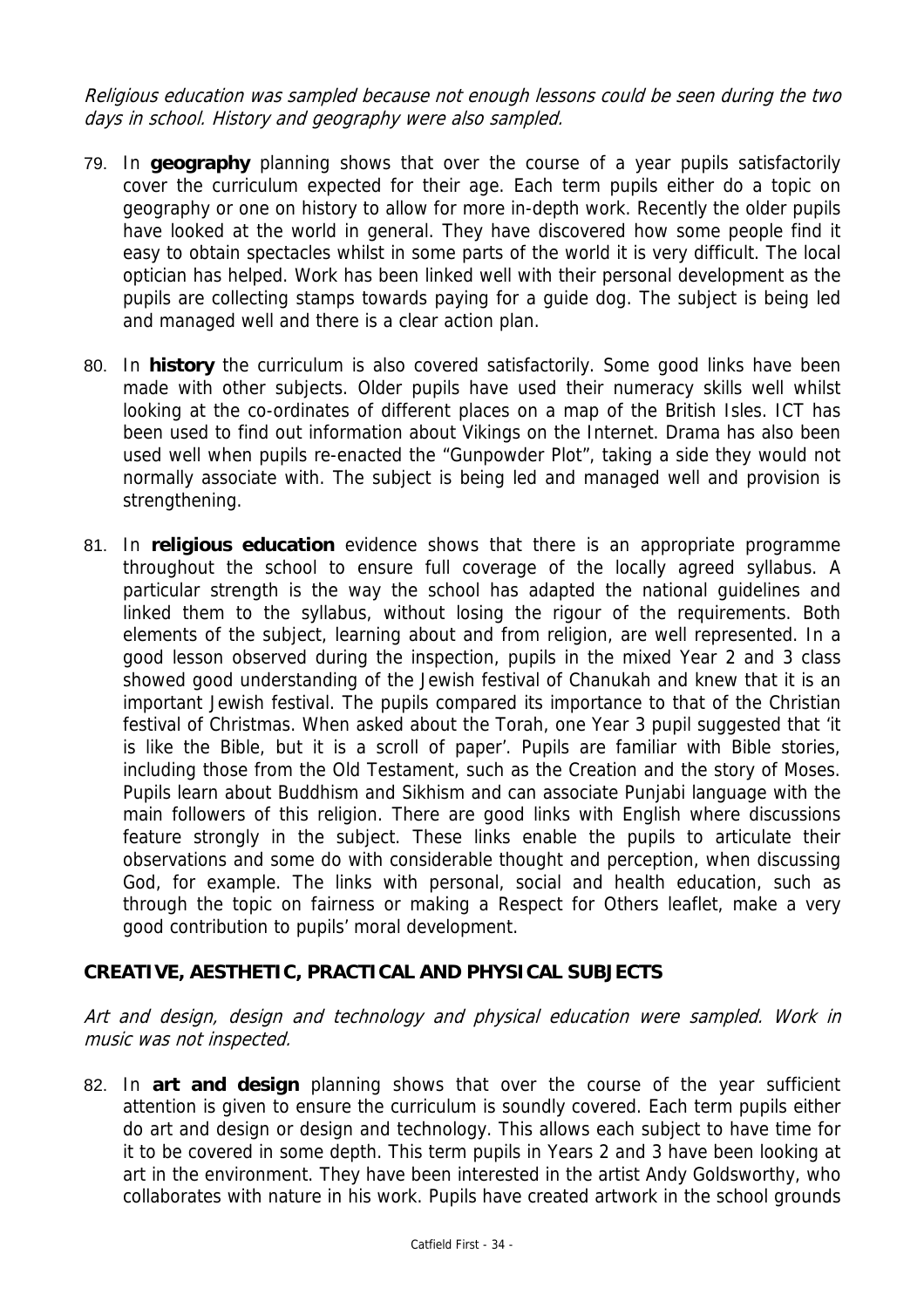and just like Andy Goldsworthy have seen that art can be temporary and evoke different feelings as it changes. Some pupils do well, especially those who might not shine in other subjects. The subject is being well led and managed. Resources have been improved, there is a clear plan for action and governor links are being forged.

- 83. In **design and technology** less work has been done this term. Work around the school shows that pupils in Years 2 and 3 have done a project on packaging. The different shapes of packaging promoted good links with numeracy and the instructions for making them helped support their literacy skills. Although progress in developing the subject is being impeded by staff absence, other teachers are ensuring that reasonable steps are being taken to strengthen it.
- 84. In **physical education**, pupils receive a wide range of interesting and varied experiences. The curriculum has been extensively revised by the headteacher and now covers all the prescribed areas including gymnastics, games, dance and swimming. Extra-curricular activities are very good. The many after-school clubs and tournaments enable the pupils to improve their competitive games skills. The enthusiastic teaching assistant, with keen encouragement from the headteacher, is currently undertaking professional development to train as a physical instructor. She is putting her skills to good use by organising after-school activities, which are well supported by the pupils. The school has forged very good links with other schools and accesses expertise from local coaches. These factors are having a favourable impact on improving staff expertise and raising standards. These arrangements are highly commendable, bearing in mind the size of the school. The main problem in raising standards further is the very poor accommodation.

## **PERSONAL, SOCIAL AND HEALTH EDUCATION AND CITIZENSHIP**

### This area of the curriculum was sampled.

85. Planning for pupils' personal, social and health education is very good. The outcomes of the school approach are clearly seen in the good attitudes and behaviour of the pupils. The very good personal development of the pupils and the very good relationships that exist throughout the school are in evidence. In circle time and discussions, pupils explore their ideas and values, such as conflict resolution and feelings. Issues such as "Remembrance Day" are sensitively explored, including those of death. Sex education is taught according to agreed approaches.